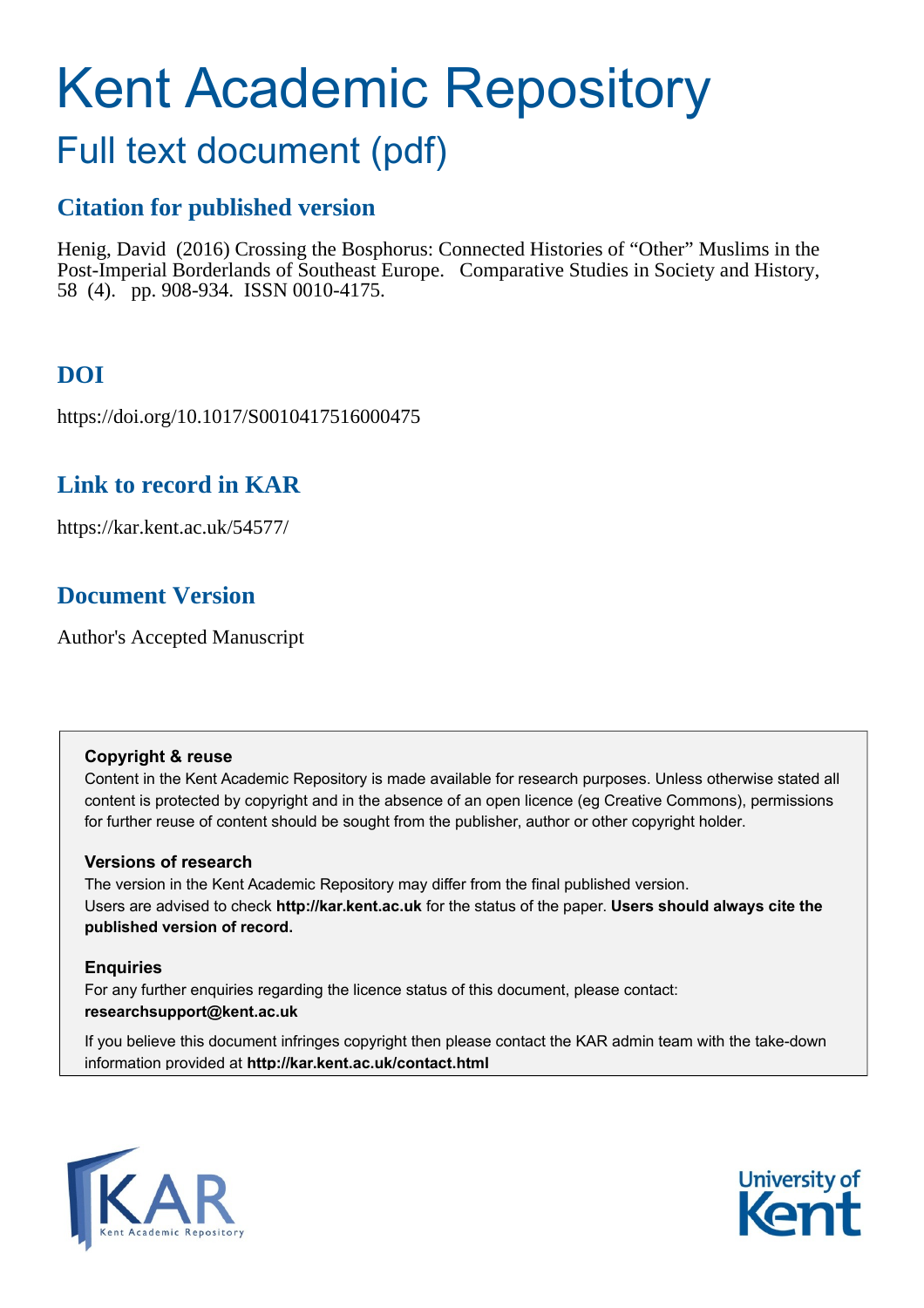#### **<<final pre-copy edited/pre-published version >>**

**<<please cite:** Henig, David

2016 Crossing the Bosphorus: Connected Histories of "Other" Muslims in the Post-Imperial Borderlands of Southeast Europe. *Comparative Studies in Society and History* 58(4):908-934.>>

<< or access here: [https://www.cambridge.org/core/journals/comparative-studies-in-society-and](https://www.cambridge.org/core/journals/comparative-studies-in-society-and-history/article/crossing-the-bosphorus-connected-histories-of-other-muslims-in-the-post-imperial-borderlands-of-southeast-europe/231190AA396950AEC09A89E4E94D06D1)[history/article/crossing-the-bosphorus-connected-histories-of-other-muslims-in-the-post-imperial](https://www.cambridge.org/core/journals/comparative-studies-in-society-and-history/article/crossing-the-bosphorus-connected-histories-of-other-muslims-in-the-post-imperial-borderlands-of-southeast-europe/231190AA396950AEC09A89E4E94D06D1)[borderlands-of-southeast-europe/231190AA396950AEC09A89E4E94D06D1](https://www.cambridge.org/core/journals/comparative-studies-in-society-and-history/article/crossing-the-bosphorus-connected-histories-of-other-muslims-in-the-post-imperial-borderlands-of-southeast-europe/231190AA396950AEC09A89E4E94D06D1) >>

# **Crossing the Bosphorus: Connected histories of 'Other' Muslims in the post-imperial**

#### **borderlands of Southeast Europe**

Dr David Henig

School of Anthropology and Conservation

University of Kent

Canterbury CT2 7NR

United Kingdom

Email: [d.henig@kent.ac.uk](mailto:d.henig@kent.ac.uk)

#### **Word count:**

11,580 words (including the cover page)

### **Figures:**

5 (4 photos, 1 diagram)

\*\*\*

#### **Abstract**

Situated in the borderlands of Southeast Europe, this essay explores how enduring patterns of transregional circulation and cosmopolitan sensibility unfold in the lives of dervish brotherhoods in the post-Cold War present. Following recent debates on connected histories in post-colonial studies and historical anthropology, long-standing mobile and circulating societies, and reinvigorated interest in empire, this essay focuses ethnographically on how members of a dervish brotherhood in Bosnia-Herzegovina cultivate relations with places, collectivities, and practices that exist on different temporal, spatial and geopolitical scales. These connections are centered around three modes of articulation - sonic, graphic, and genealogical - through which the dervish disciples imagine and realize transregional relations. This essay begins and concludes with a meditation on the need for a dialogue between ethnography and transregional history in order to appreciate modes of identification and imagination that go beyond the essentialising forms of collective identity that, in the post-imperial epoch, have been dominated by political and methodological nationalism.

\*\*\*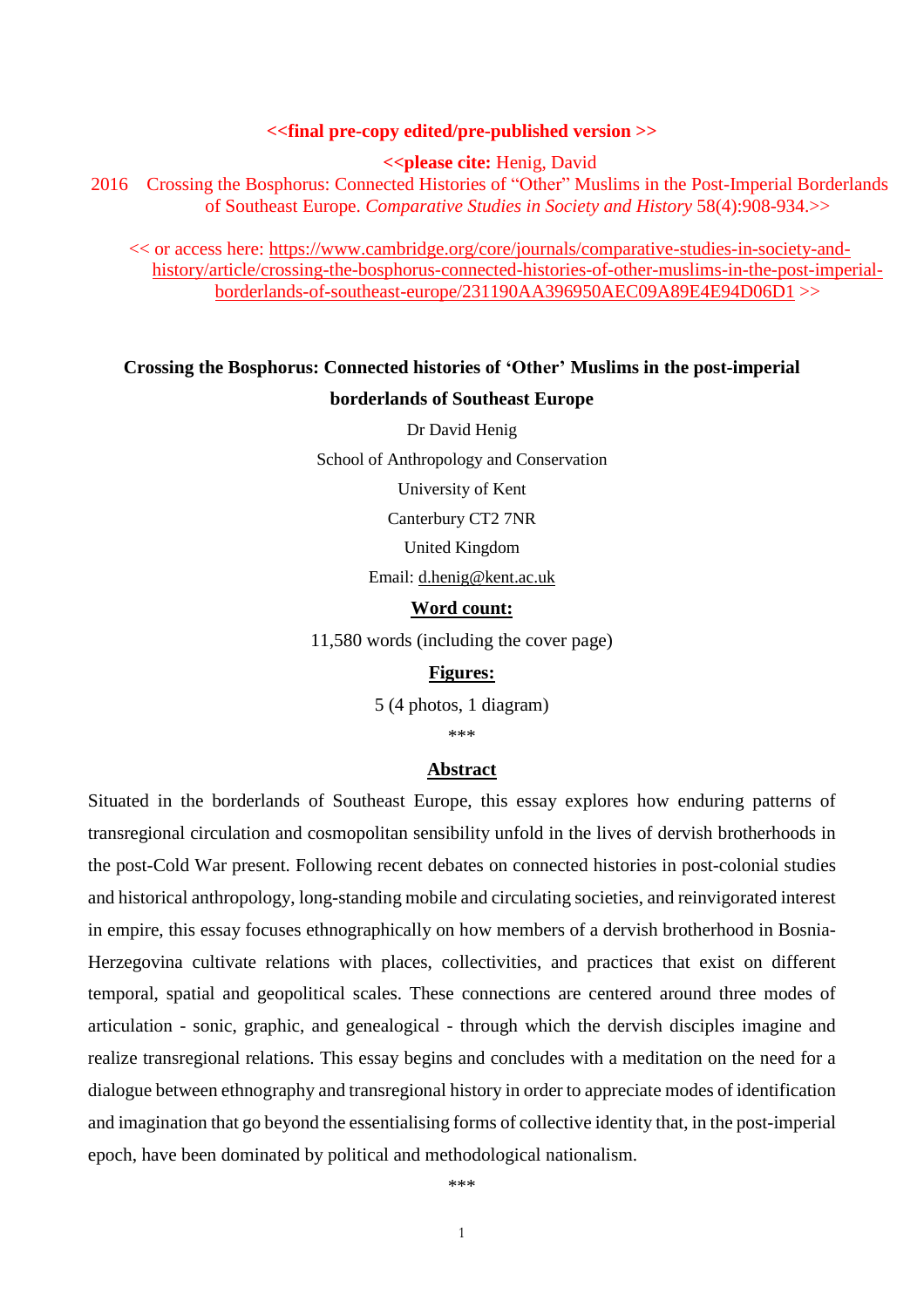### Acknowledgement

I would like to thank first and foremost my dervish friends and interlocutors. I am deeply grateful to Magnus Marsden for our extended conversations. I also thank Miguel Alexiades, Glenn Bowman, Iain Edgar, Engseng Ho, Matt Hodges, Stef Jansen, Steve Lyon, Emma O'Driscoll, Madeleine Reeves and Pnina Werbner, with whom I discussed various parts of my article at different stages. Special thanks go to the CSSH anonymous reviewers for their very helpful feedback and suggestions, and to Andrew Shryock and David Akin who offered generous and extremely helpful editorial feedback. All shortcomings, of course, are mine.

Finally, I had the good fortune to be in conversation with the late sheikh Senad Mičijević who selflessly shared his knowledge, wisdom and friendship over the years of my research. This article is dedicated to his memory.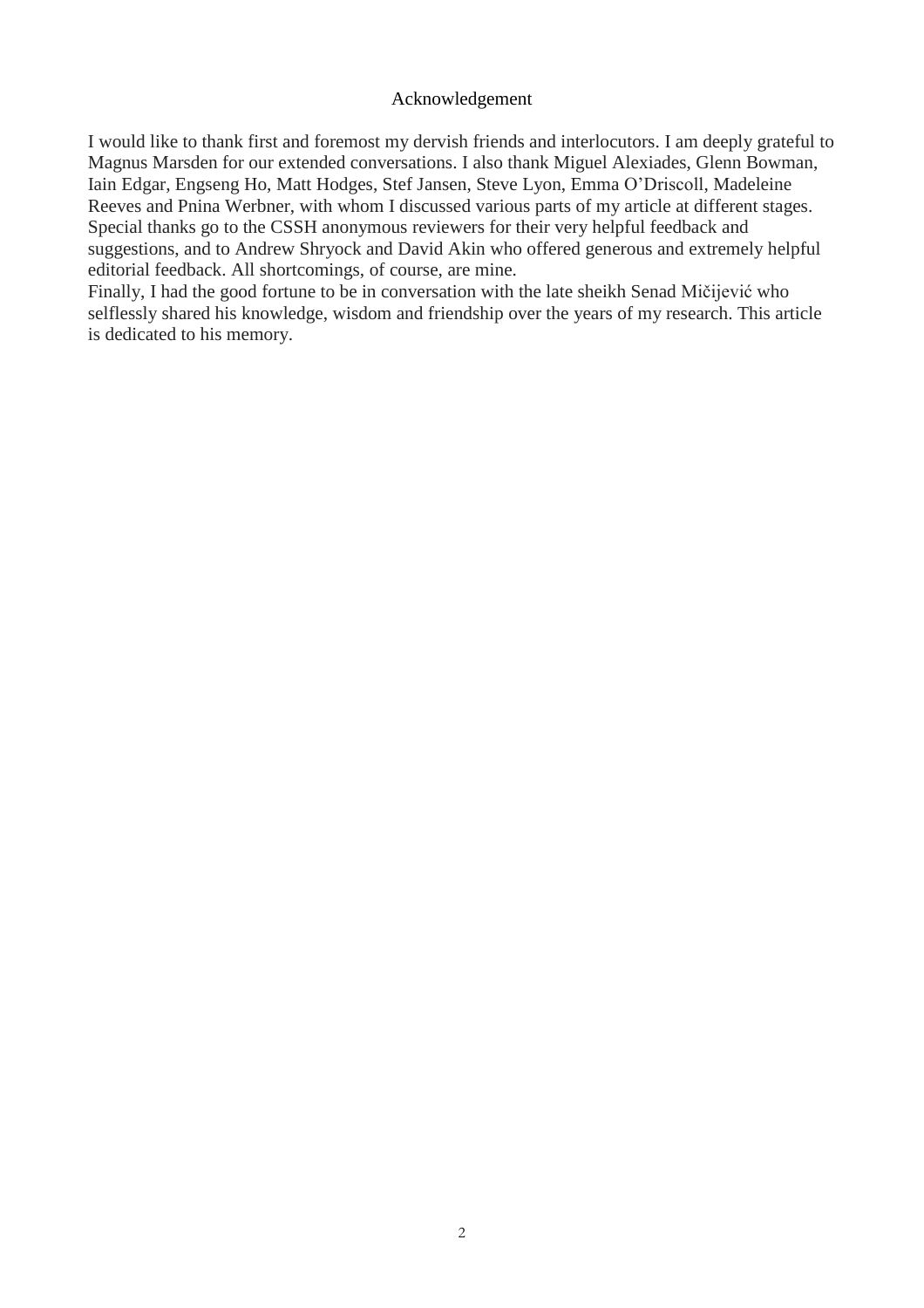At the end of the nineteenth century, a British diplomat residing in the port city of Salonica, Greece, recounted a long conversation with 'a senior Mevlevi *sheykh*, a man whose "shaggy yellow beard and golden spectacles made him look more like a German professor than a dancing dervish"'. As the conversation unfolded, 'the two men drank raki, discussed photography — local prejudices hindered him using his Kodak, the *sheykh* complained — and talked about the impact a new translation of the central Mevlevi text, the *Mesnevi*, had made in London' (Mazower 2004: 81). So reads Mark Mazower's tour de force treatise *Salonica, City of Ghosts: Christians, Muslims and Jews 1430 - 1950*, which portrays a vivid history of connectivity and interaction between the empires and polities intersecting on the shores of the Aegean. *Salonica* makes for breathtaking reading as it traces the cultural, economic, and political intertwinements of Byzantine, Hapsburg, Venetian, and Ottoman geopolitical realms over a span of five hundred years. The book serves as a useful reminder of how the experience of being on the edges of empire in Southeast Europe has shaped cosmopolitan sensibilities and transregional social identities, and thus a sense of being woven into global history. To what extent do these conditions exist only in the past? Socialist Yugoslavia's non-aligned internationalism, pioneered by Josip Broz Tito during the Cold War, the violent disintegration of Yugoslavia in the 1990s, and the current refugee crisis unfolding on the shores of the Aegean have brought the region into the orbit of international media and diplomatic attention, exposing its hidden histories, economies of mobility, and geopolitical alliances with the wider world. These historical and contemporary examples only accentuate the urgency of the call from Mark Mazower and other authors<sup>1</sup> for a more nuanced understanding of the post-Cold War dynamics unfolding along Europe's eastern frontiers.

I encountered the question or transregional connections in a different, rather unexpected historical moment and context. Over the past decade I have been conducting multi-sited ethnographic research on enduring and resurgent Islamic dervish (or Sufi) brotherhoods of various paths (*tarikat*)

<sup>1</sup> For example Bayly 2007; Chari and Verdure 2009; Kwon 2010; Li 2015; Westad 2007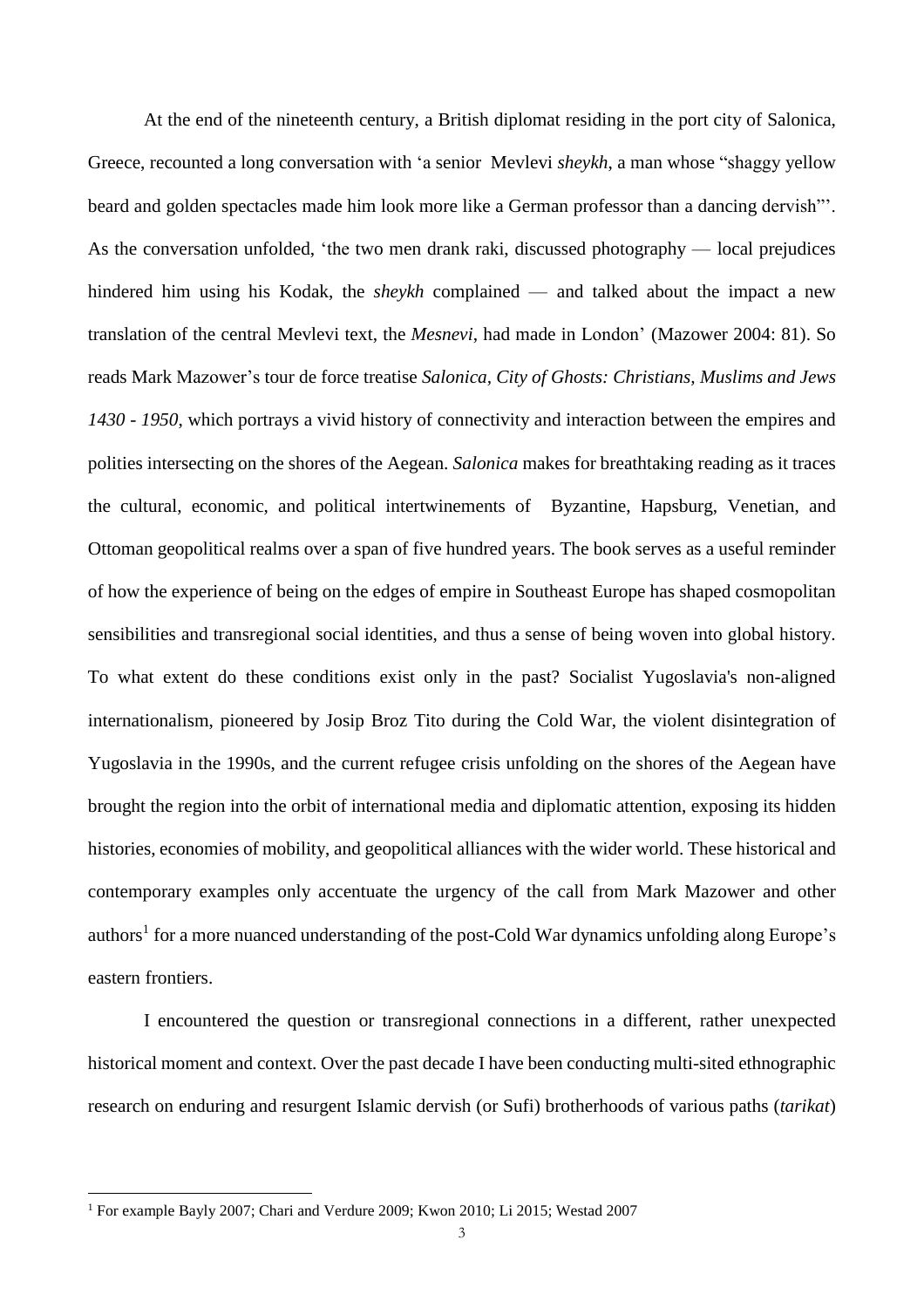of teaching and conduct in Southeast Europe. My research has mainly focused on brotherhoods from the territories of the former socialist Yugoslavia, in particular from Bosnia-Herzegovina. These brotherhoods experienced tight surveillance and official bans during Communist rule because they were considered a threat to the nomenklatura (Bringa 1995: 217ff; Clayer 2012; Duijzings 2000: 106- 131; Popović 1985; Trix 1994). Nowadays the dervish orders are thriving across post-communist Southeast Europe (Henig 2014; also Clayer 2003; Kołczyńska 2013). Following these dervishes throughout the region, I became increasingly aware of their burgeoning networks of interaction, mobility, and exchange – networks in which graphic objects, media, and people circulated widely. Moreover, during fieldwork I encountered enduring forms of historical imagination and cosmopolitan sensibilities that span the borders of states, nationalities, and languages. I soon realised that my ethnographic engagement with such historically sustained transregional social forms — recognised by some scholars as 'partial groupings'<sup>2</sup> — did not fit into the dominant modes of scholarship on religious identities in Southeast Europe in the past and present. These modes of scholarship, which have been oriented primarily toward the categories of political and methodological nationalism, are locked in a conventional geographical ordering of the nation-state and its borders. This poses a problem when engaging with mobile social actors and fluid transregional networks. Routes, to follow Keith Brown's argument, have historically mattered in Southeast Europe 'as much as, if not more than, roots' (2010: 819; also Brunnbauer 2011; Fawaz and Bayly 2002).

Moving the analytical focus from 'roots' towards 'routes', in this essay I follow in the footsteps of the dervish brotherhoods and their everyday concerns, practices, and imaginings, a movement epitomised in the phrase *miris Bosfora* (scent of Bosphorus), which is frequently uttered by my interlocutors when they describe the networks in which they dwell. By orienting my analysis in this way, I take the transregional and interconnected as points of departure. To document unfolding transregional dynamics of circulation in the post-Cold War era, I build on research that addresses

<sup>2</sup> In this growing body of scholarship (e.g. Aslanian 2011; Ho 2006; Marsden 2016), 'partial groupings' refers to groups or networks of individuals who are geographically dispersed, connected across geopolitical divides and long distances yet nevertheless embedded in particular localities and formed in relationship to ongoing circulations and exchanges over time.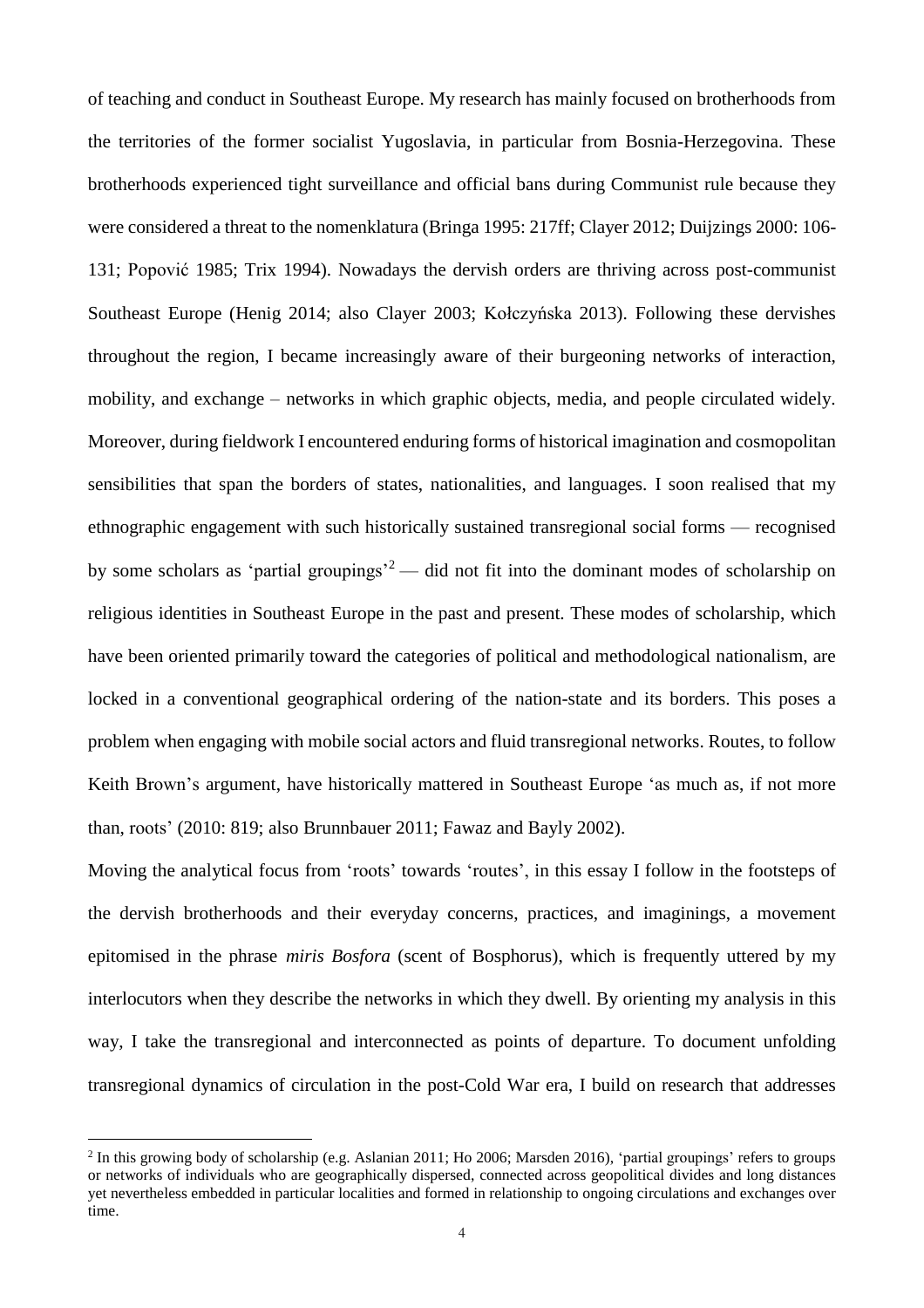comparable historical forms of 'partial groupings' (Ho 2014; Marsden 2015). The methodological approach I follow, as Engseng Ho suggests, will enable us to discover 'veins of data that speak to connections with other regions, data that were not seen or were ignored earlier simply because we did not understand the mobile and circulatory processes that generated them in the first place, historically' (2014: 889). This echoes Sanjay Subrahmanyam's well-cited (1997: 762) invitation to explore 'connected histories', and what other authors have called *histoire croisée* (Werner and Zimmermann 2006). By focusing on the transregional and interconnected, my aim is to situate the contemporary dervish brotherhoods of post-socialist Southeast Europe in frameworks that are thick not only ethnographically but historically and transregionally as well.

In addressing this aim, I will engage with theoretical developments now occuring at the juncture of historical anthropology and global history, and with anthropological debates on local cosmopolitanism and frontiers (Ho 2002, 2006; Hopkins and Marsden 2011), empire (Bayly 2007; Ho 2004; Stoler 2013), global and connected histories (Subrahmanyam 1997; Werner and Zimmermann 2006), circular societies (Aslanian 2011), and the Imperial and Oceanic turns (Barkey 2008; Green 2014; Mikhail and Philliou 2012; Sheriff and Ho 2014). This body of scholarship, which has flourished among historians, pays attention to actors who have the capacity to mediate between multiple geographical, geopolitical, and cultural realms, notably traders and religious personnel (see especially Alavi 2015; Green 2015; Marsden 2015). Yet much anthropological scholarship of Southeast Europe focusing on the contemporary period still fails to recognise enduring transregional flows and the circulation of people, things, and ideas across the region and into the wider world (notable exceptions are Brown 2010; Brunnbauer 2011; Clayer 2011; Green 2013). My focus on transregional dervish networks thus brings empirical attention not only to the religious dynamics of Southeast Europe. It will also contribute to debates on wider post-Cold War transregional dynamics that are now unfolding around the world (cf. Bayly 2007; Chari and Verdery 2009; Kwon 2010; Van Schendel 2002).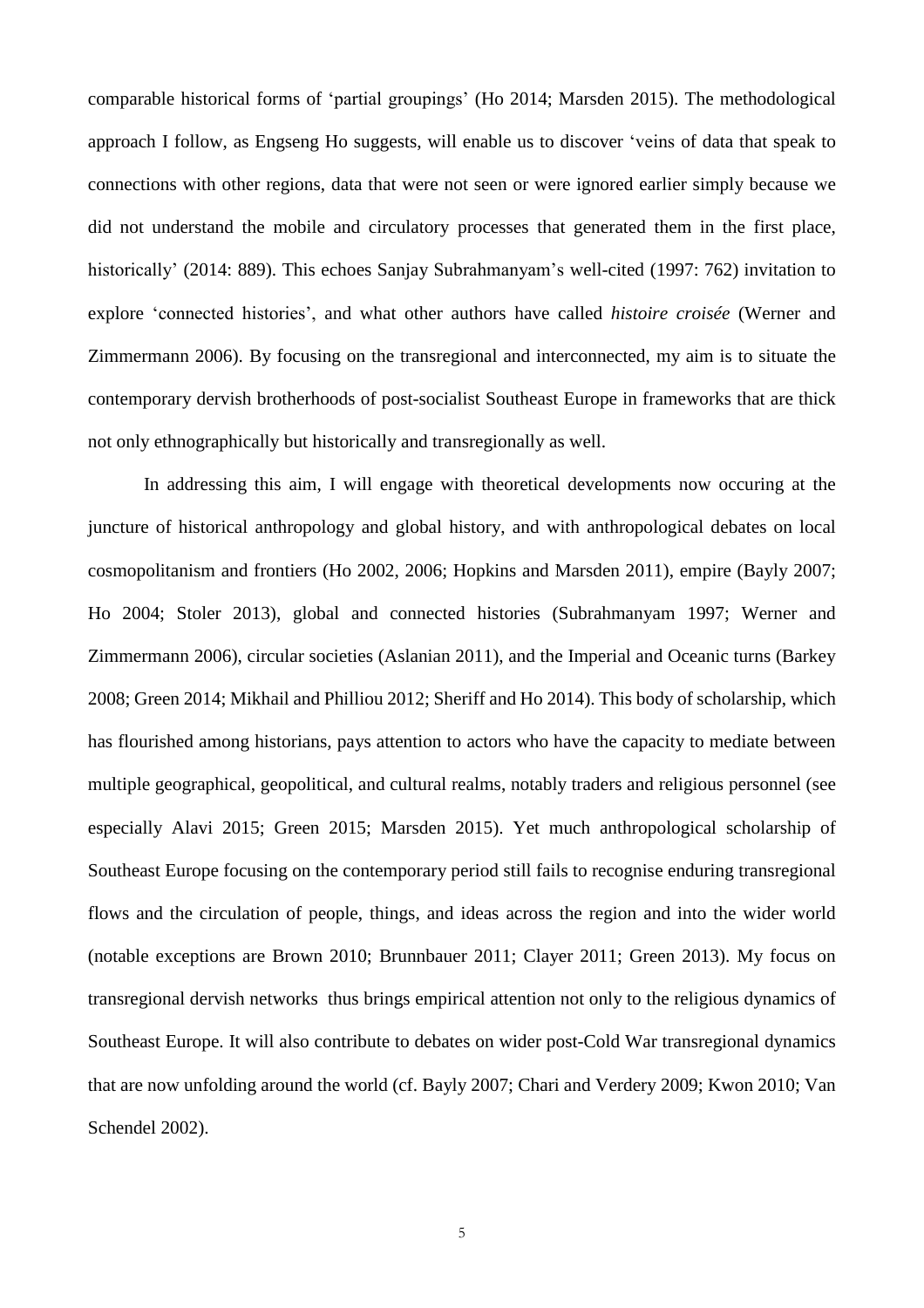### **Re-connecting histories in the Post-imperial Era**

 $\overline{a}$ 

In his account of a global history of Sufism, Nile Green suggested that connectivity is key to understanding how Sufism has become a 'cultural technology of inter-regional connection and exchange' (2012: 12, 44). Indeed, throughout Ottoman history, the peripatetic conduct of dervishes played a significant role in connecting localities across the Empire, as did that of traders, diplomats, and soldiers (Clayer 2011; Euben 2006; Green 2012: 127; Krstić 2011). As messengers and proselytisers of Islam at the time of the Balkan conquest, or as frontier guards in the Janissary troops (as was the case of the Bektashi brotherhood), the dervishes moved with ease along the Empire's frontiers, where they often settled and carried on preaching and teaching, mediating the experience of the larger Ottoman ecumene *locally*. 3

Peripatetic dervishes of the Ottoman era thus became an analogue of what Engseng Ho (2006) describes as local cosmopolitans in the context of Hadrami merchants, another example of a 'partial grouping' that originated in Yemen and settled along the shores of the Indian Ocean, from Mogadishu to Malaysia. Local cosmopolitans, Engseng Ho suggests, are persons and networks of persons 'who, while embedded in local relations, also maintain connections with distant places  $(...)$  [and] thus articulate a relation between geographical scales' (Ho 2006: 31). Although in subsequent centuries many sheikhs operating across the Balkans were recruited locally, their training and journeys continued in dervish lodges in other parts of the empire.<sup>4</sup> The sheikhs also maintained spiritual genealogical connections (*silsila*), which they traced back to the founders of the major Dervish/Sufi orders, thus ensuring the durability of genealogical links across geographical and temporal distances.

<sup>&</sup>lt;sup>3</sup> One of countless examples is the legendary 13th century dervish sheikh Sari Saltuk, who appeared in the Balkans even before the Ottoman conquest and who is believed to be buried in seven tombs across the Balkans, Black Sea coast, and Anatolia (Karamustafa 2009; Krstić 2011; Mičijević 2014; Norris 2006: 54-66). Another is Mollâ Abdullâh Īlâhî (+ 1490/91,) who brought the Naqshibandi tariqa to the Balkans. Born near Kütahya in Anatolia, he moved to the Zeyrek madrasa in Istanbul, then moved eastward to Korasan and Transoxania and to Bukhara and Samarqand, eventually settling in the town of Varda Yenicesi (Giannitsa) in northern Greece (Algar 1971: 169-170).

<sup>&</sup>lt;sup>4</sup> This was the case for Sheikh Musa Muslihuddin (\*1855 - +1917). As Mičijević (2009) documents, he was born in a village near Prizren in Kosovo, and soon after he left for to study in Istanbul where he became a Rifa'i dervish disciple and a sheikh under the tutelage of Sheikh Muhammad Dzemaluddin. Upon completing his training he was ordered to return to Ðakovica in Kosovo. There he founded in the late 19th century a Rifa'i lodge that played a significant role in spreading and maintaining Rifa'i conduct and teaching across the Balkan region. The great majority of Rifa'i lodges in the Balkans today trace their chain of succession (*silsila*) to Sheikh Musa and the lodge in Ðakovica.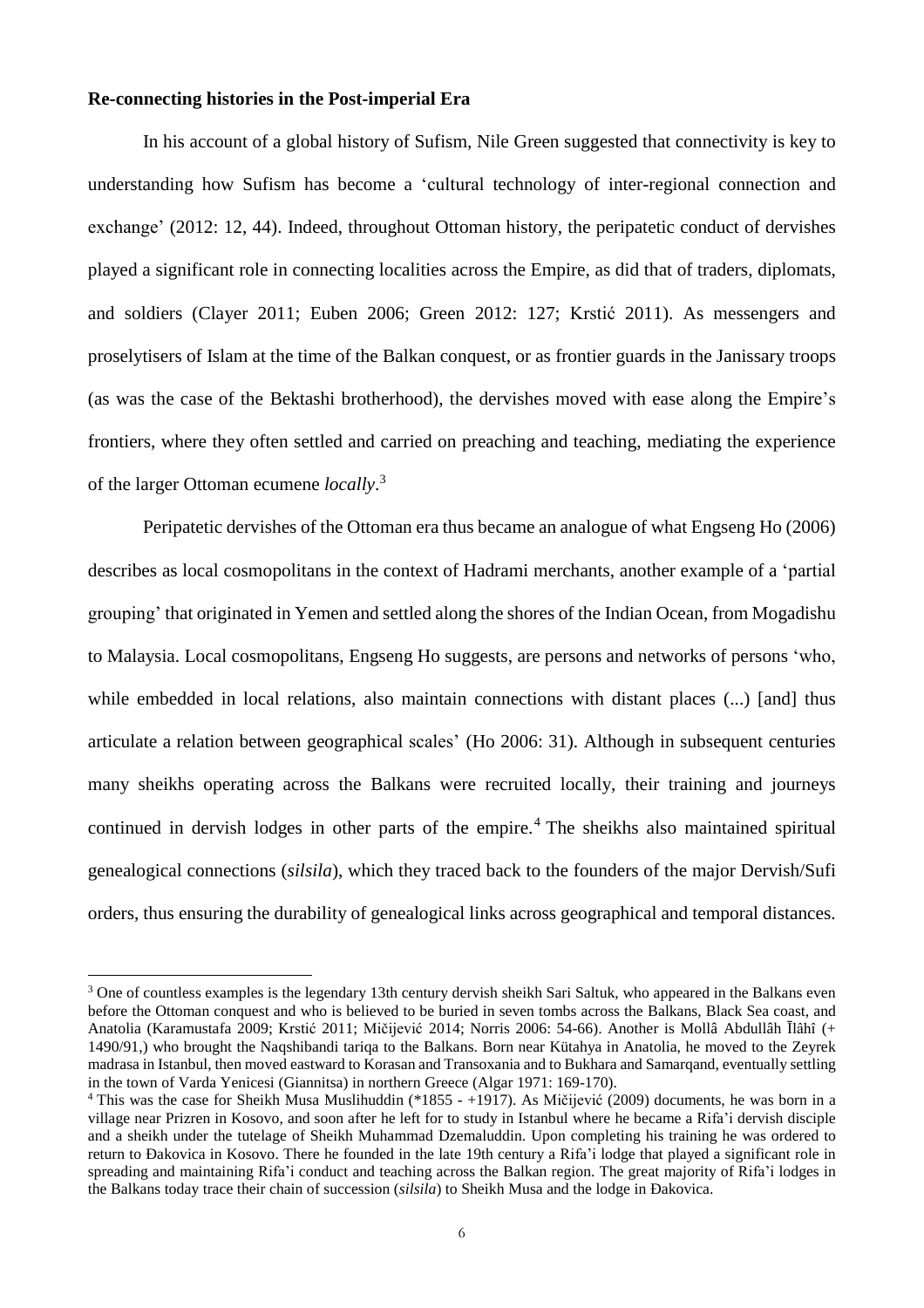It can therefore be argued that the empire, with its dense networks of interconnected dervish lodges across a vast Ottoman space, was to the peripatetic dervishes as the ocean was to the mobile Hadramis.<sup>5</sup>

The late phase of the Ottoman Empire brought about a number of bans and restrictions imposed on dervish brotherhoods mainly as a result of the *Tanzimat* reforms (Barnes 1992: 38-46; Clayer 2011; Silverstein 2009). The newly-formed secular Turkish state banned all dervish orders in 1925, and this ban officially continues up to the present day. Nonetheless, this does not mean that the dervish brotherhoods could not sustain their existence in urban (Raudvere 2002; Silverstein 2011) as well as rural Turkey (e.g. Hart 2013). A similar fate befell dervish brotherhoods across the Balkan peninsula after WWII, when the region came under the Soviet sphere of influence. Since 1945 the newly formed state-socialist governments, with their communist anti-religious ideologies, took various measures against religious life (cf. Hann 2006; Perica 2002). Positions taken against the dervish orders ranged from total atheism and thus systematic diminishing of the brotherhoods (Albania, Bulgaria) to various degrees of ban (Bosnia-Herzegovina) or surveillance (Kosovo, Macedonia). As a result, the historically-formed transregional dervish networks connecting the Balkans with Anatolia, the Middle East, and Central Asia were radically transformed not only after the disintegration of the Ottoman Empire, but even more so during the decades of the Cold War. They became semi-clandestine networks, or completely vanished in numerous cases, only to be revitalized at the end of the Cold War era (e.g. Clayer 2003, 2012; Henig 2014).

During my fieldwork, while documenting the life-histories of sheikhs whose careers spanned the Cold War and post-Cold War periods, I soon learned that connections across and beyond the territories of the former Yugoslavia had never fully dissolved among the dervish brotherhoods.<sup>6</sup> In

<sup>&</sup>lt;sup>5</sup> This line of argument is exemplified in Lâle Can's fascinating work (2012) in which she describes Central Asian Naqshbandi Sufis in *fin de siècle* Istanbul and their role in forging trans-imperial networks between the Ottoman Empire and Central Asian polities of the Russian Empire. Can shows how dervish lodges were important for Silk Road trading routes and for pilgrims to Mecca, and how this importance endured the changes in transportation technologies that came with expanding railways and the accessibility of steamships, not only for mobile subjects coming from Central Asia but also from the Balkans (cf. Fawaz and Bayly 2002; Gelvin and Green 2013).

<sup>6</sup> The Yugoslav communist leader Josip Broz Tito pursued from the 1950s onwards the diplomacy of a non-aligned state, which defined a specific position in international affairs during the Cold War (cf. Rubinstein 1970). Yugoslav citizens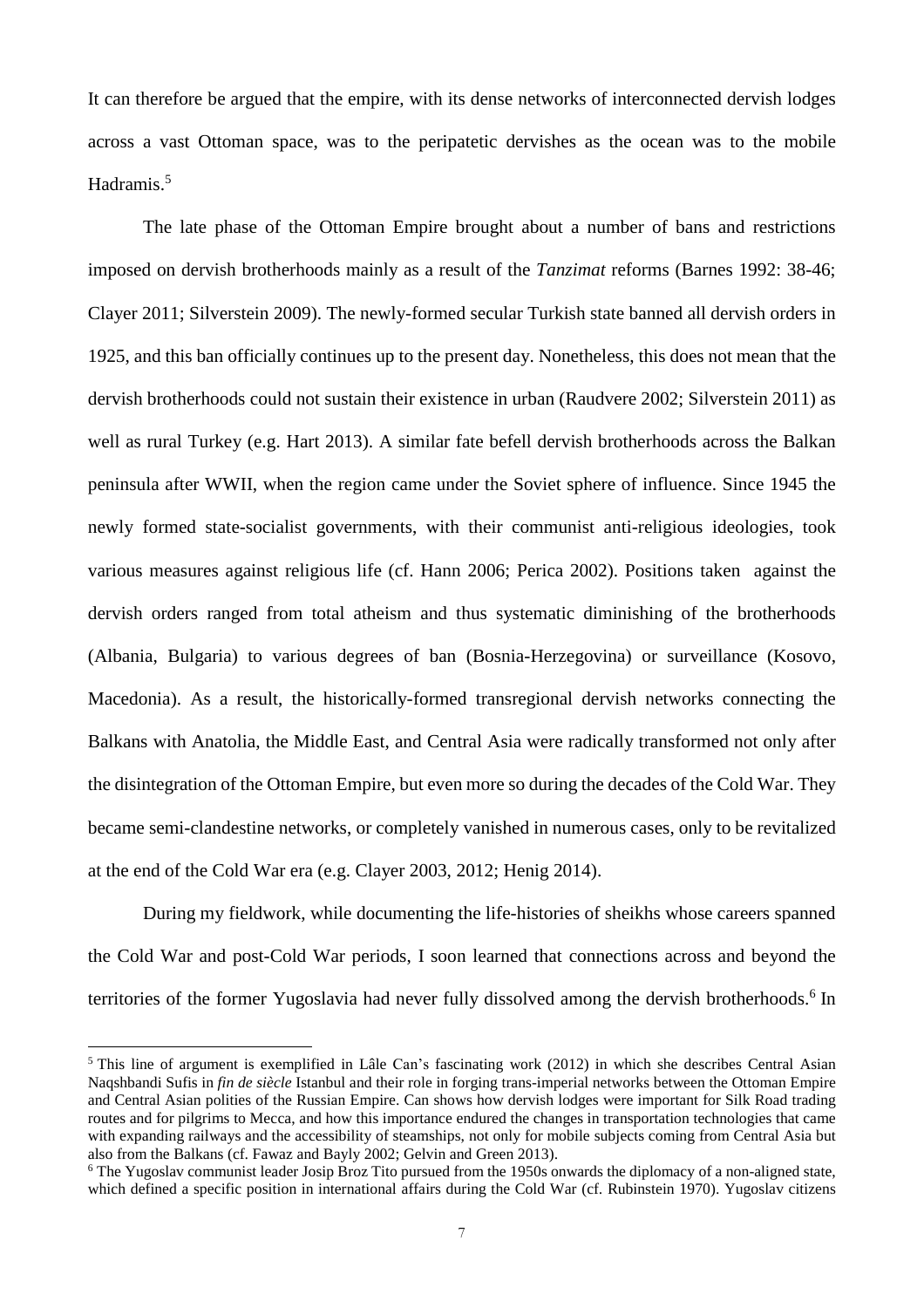their narratives, the sheikhs recounted their journeys (*zijaret*) to various parts of Yugoslavia, Turkey, Syria, and Egypt (see Figure 1).<sup>7</sup> In the late 1980s, with the weakening of oppressive anti-religious policies, the degree of transregional mobility within the dervish networks intensified considerably, and it fully reemerged across the entire region of the East Mediterranean in the post Cold-War era, when the bans were officially lifted. The brotherhoods have experienced a renaissance ever since. How do dervish sheikhs and their disciples make sense of these transregional connections and what identities do they cultivate within such networks?

 $\le$ insert Figure 1 – The well-known Qadiri sheikh Zakir from Bosnia-Herzegovina (on the left)

receiving his *idžazet* (decree of sheikhood) from the Syrian sheikh Omer in Aleppo in 1986.

Author's archive>>

# **Enduring ecumene**

 $\overline{a}$ 

The durability of imperial formations and their debris is increasingly recognized by historians as a complex arena of interaction, circulation, and exchange (Stoler 2013; also Green 2015). The long-standing infrastructures of transregional mobility and circulation among the dervish brotherhoods of the ex-Yugoslav territories extend far beyond the Balkan peninsula, a fact that attests to these arguments. Susan Bayly (2007) explored enduring fragments of interconnection in her work on a socialist transregional ecumene in Southeast Asia and its relation to (post)colonial and Cold War histories. Following Bayly, I suggest we understand the networks of dervish disciples and brotherhoods as a complex, long-lasting transregional ecumene of personal interactions, movement,

had relative freedom to travel abroad (cf. Jansen 2009), compared with other socialist states, including other non-aligned states in the Middle East and Asia.

<sup>7</sup> These biographies of movement across the Cold War frontiers echo the recent work of historical anthropologists on the legacies and continuities of the Cold War (Bayly 2007, Marsden 2015; Kwon 2010: 31). They have not received much attention in post-Cold War Southeast European scholarship. Nevertheless, the most active dervish of socialist Yugoslavia was the Rifa'i sheikh, Džemal Šehu (Xhemali Shehu), who proliferated his *silsila* (chain of succession) as far as Albania, Bosnia-Herzegovina, Canada, Croatia, Egypt, Greece, Kosovo, Macedonia, Turkey, and the U.S. (cf. Mičijević 2009; Perica 2002: 80).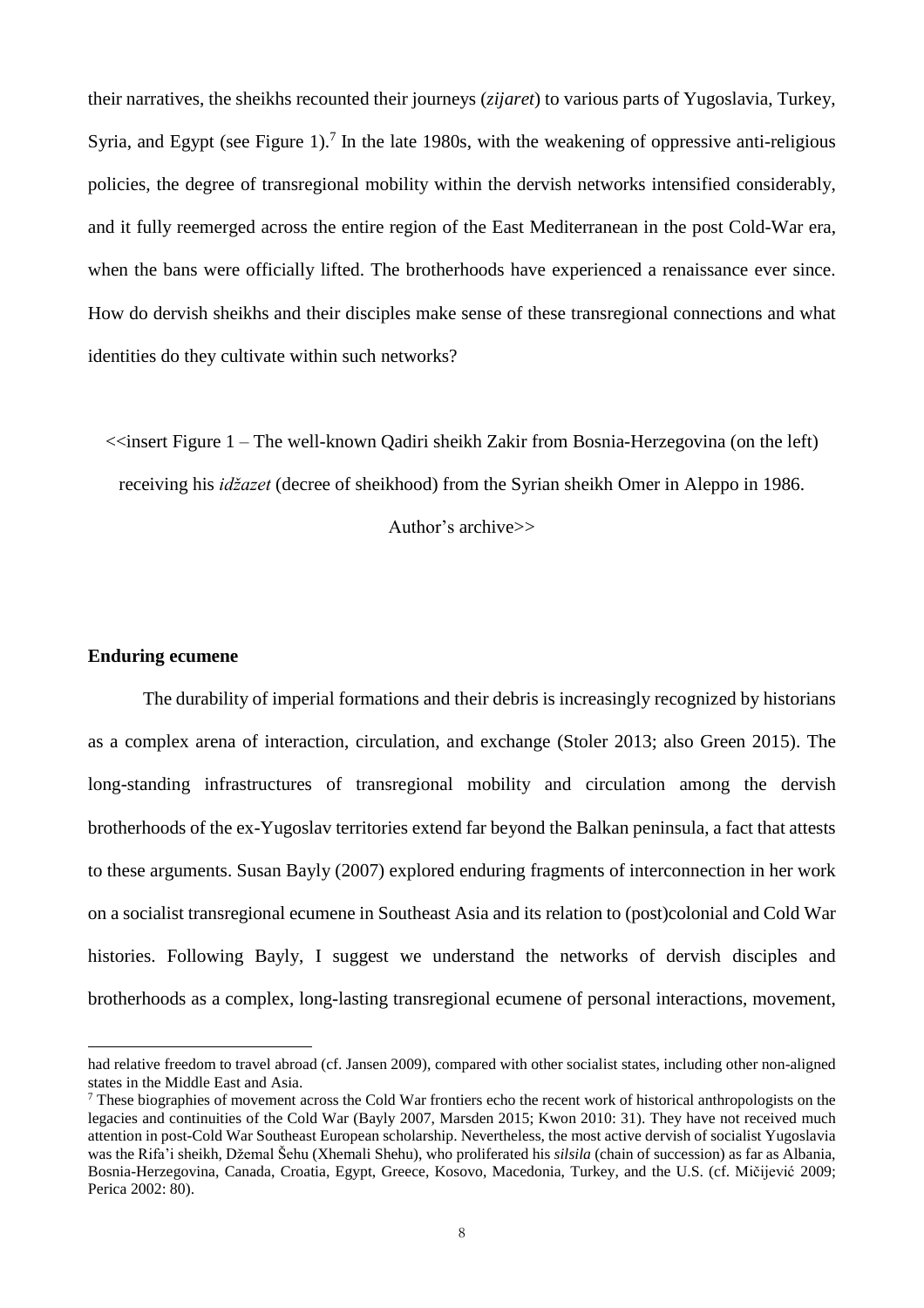and imaginings. Framed within a distinct body of 'shared, supralocal reference points and distinctive claims about the world', these historically-shaped imaginings constitute a set of 'broadly inclusive moral, emotional and even aesthetic dispositions' (Bayly 2007: 6, 9). The latter correspond, in the lifeworlds of dervish disciples, to affective, sonic, textual, and visual sensibilities.<sup>8</sup>

Focusing on the dervish brotherhoods' sustained forms of transregionalism enables us to critically rethink and reimagine Muslim lives, past and present, in Southeast Europe. Specifically, the dervish transregional ecumene unfolds in the life-histories of disciples and sheikhs, which are themselves built on material infrastructures and modes of interaction. The latter include lodges (*tekija* in Bosnian), shrines and mausoleums (*turbe*), dispositions of shared aesthetic practices and modes of conduct (*adab*), and the mediated circulation of spiritual genealogies (*silsila*), graphic objects (calligraphy, texts, documents, certificates), and sonic forms (songs and musical instruments).

As I have argued elsewhere (Henig 2014), today there are numerous lodges that originated in Ottoman times and have maintained continuity throughout the turbulent 20th century. Located mainly in Kosovo and Macedonia, they are frequently visited by dervishes from other parts of the Balkans as well as Turkey.<sup>9</sup> These lodges are considered central ones (*asitane*); they give off the aura of largely undisrupted continuity of the sheikh's spiritual genealogy (*silsila*) and his practico-moral conduct (*adab*), both of which can be traced back to the Ottoman era. The links between these central lodges and numerous nodes (*zavija*) are forged and maintained through individual and collective veneration (*zijaret*) of the lodges and multiple sanctuaries (*turbe*) built in their vicinity and associated with their founders and successors. Aside from the traffic of people and written and printed genealogies, there is a constant movement of cars travelling along the roads from one lodge to another between Albania, Bosnia-Herzegovina, Croatia, Kosovo, Macedonia, Montenegro, Sandžak in

<sup>8</sup> Although Bayly is careful to draw direct parallels between the socialist ecumene and imperial formations and their intertwinements with their (former) colonies, the juxtaposition of her argument with the legacies of the Ottoman empire in the lifeworlds of dervish disciples is a useful way to engage with diverse supralocal zones of interaction and imagination. It enables us to focus attention on the circulation and sharing of religious and political ideas, and on symbolic points of reference across large territorial and temporal scales (Bayly 2007: 46).

<sup>&</sup>lt;sup>9</sup> The transregional networks of lodges I refer to here are organised non-nationally on the principles of specific paths of teaching and practice (in particular Halveti, Rifa'i, Qadiri). They differ from networks organised chiefly on a national or pan-national principle, such as the Albanian Bektashi case studied by Nathalie Clayer (2012: 195-199) or the Naqshibendi diasporic networks of Bosniaks studied by Catharina Raudvere and Ašk Gaši (2009; also Raudvere 2009).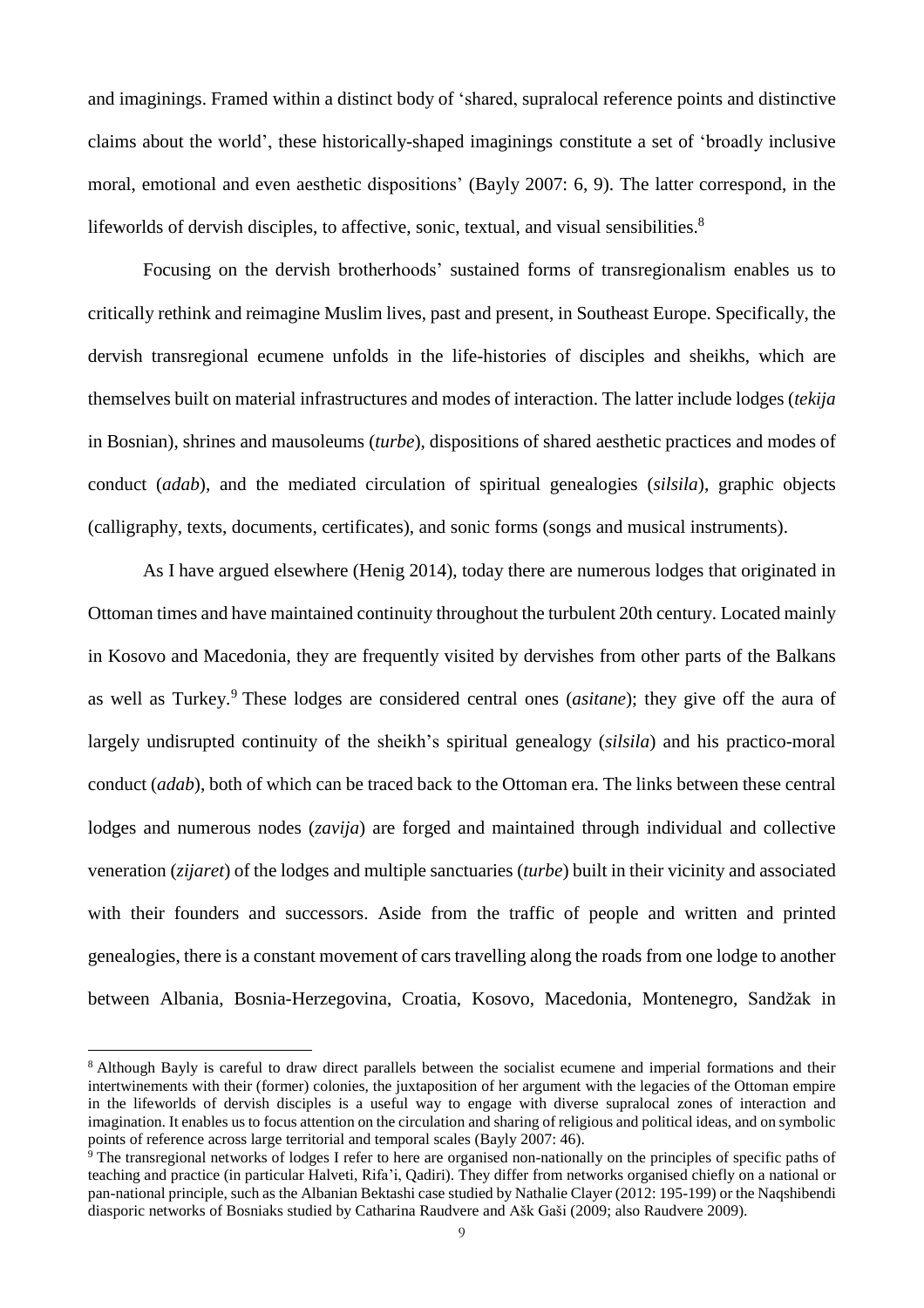Serbia, Slovenia, and increasingly to the diaspora in Austria and Germany, their trunks filled with printed prayer manuals, devotional lyrics, other booksin Albanian, Arabic, Bosnian, Persian, Turkish, but also German and English, along with amateur or semi-professional DVDs of ecstatic collective ritual prayers (*zikr*) recorded during important feasts and gatherings, MP3 recordings of songs of reverence (*ilahija*), calligraphic paintings or decorated cloths, large boxes of loose black Turkish tea, and dervish felt hats (*ćulah*) that are in high demand across the region (see Figure 2). These objects circulate between the lodges as gifts, knowledge manuals, and as items of daily use in the lodges. These material flows are not unidirectional, moving from central lodges to peripheral ones, but rather circulate in crisscross directions, responding to specific moments in the life course of the lodges, and to specific political and geopolitical circumstances (Henig 2014: 101; also Clayer 2011).

# <<insert Figure 2 - Rifa'i dervishes watching a DVD of a collective *zikr* gathering from Kosovo. Author's photo>>

This unfolding dynamic brings me back to the question of how the connected histories of the dervish brotherhoods of post-socialist Southeast Europe can be ethnographically traced. To address this question, I will bring historically-traced modes of transregional connectivity into dialogue with a more grassroots ethnography of the post-Cold War present. In what follows, I explore how the enduring histories of movement and circulation are experienced among the Rifa'i dervishes of a central Bosnian provincial town. The dervish disciples I have lived with could hardly be characterised as highly mobile, deterritorialised, cosmopolitan subjects embedded in global transnational networks, a worldly spiritual profile that has been carefully explored in recent scholarship on Sufism (e.g. Bubandt 2009; Van Bruinessen and Day Howell 2007; Werbner 2003). Rather, the dervish networks discussed here are composed of local cosmopolitans who are aware of and maintain historical connections across large geographical and temporal scales, yet who value the local without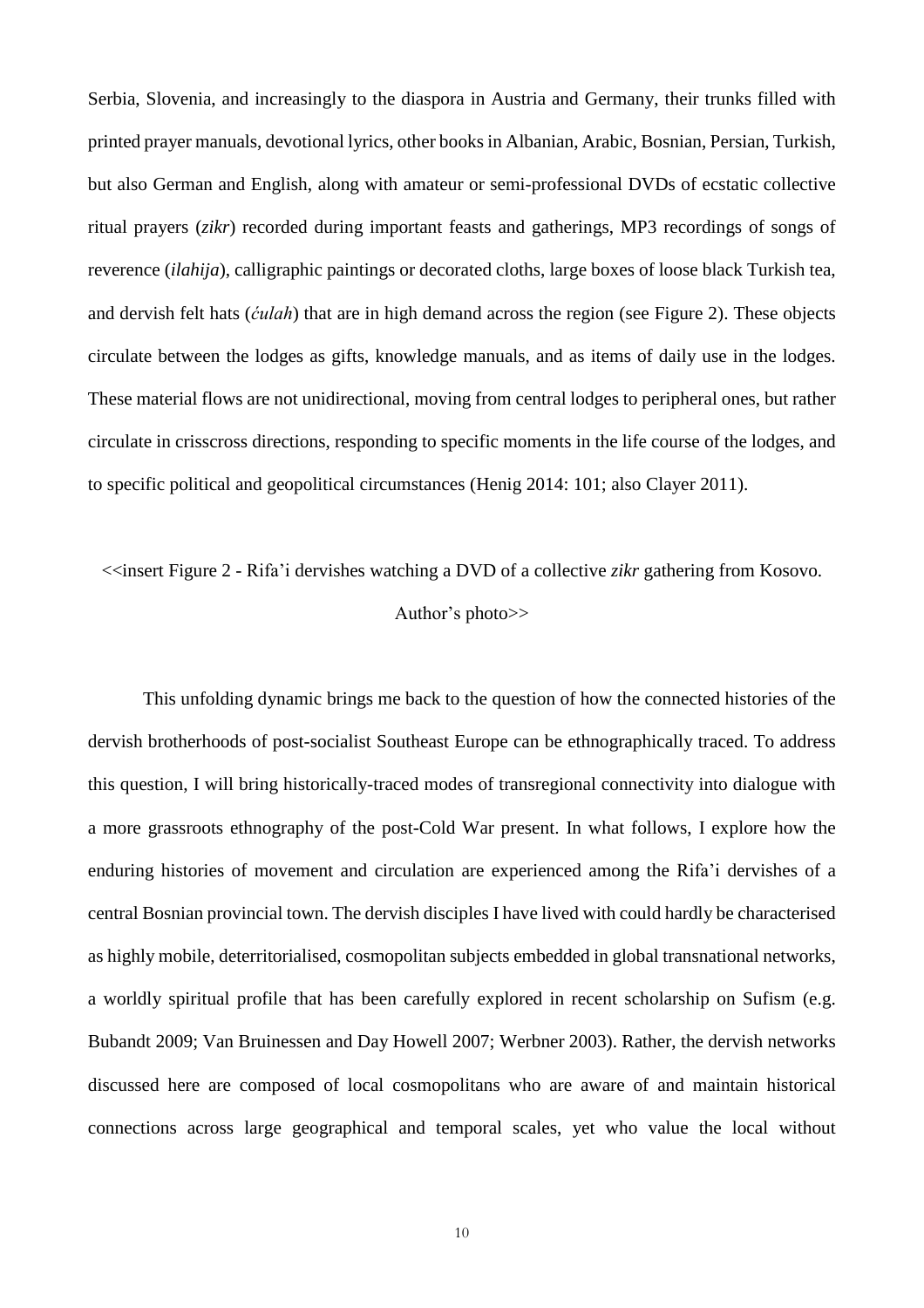necessarily falling into national or pan-national modes of belonging (Ho 2006: 68-69).<sup>10</sup> The dervishes I have worked with partake in what could be described as the hidden and omitted histories of movement and circulation (Gidwani and Sivaramakrisnan 2003) that shape contemporary lifeworlds in the Balkans. Theirs is a local cosmopolitanism that connects and evolves across imperial and post-imperial, socialist and post-socialist, and Cold-War and post-Cold-war periods.

## **From Philadelphia via Tirana to the Bosnia highlands: The book arrived**

This essay began with the story of a British diplomat discussing with a dervish sheikh an English translation of a Mesnevi book that appeared on the shelves of London bookstores at the end of the nineteenth century. The story resonates with the ethnographic material discussed here. In summer 2012 during my fieldwork with the dervish disciples of the Rifa'i path in a provincial town in Central Bosnia, an unexpected parcel arrived at the dervish lodge from the Albanian capital, Tirana. It was an ethnographic biography of the well-known Albanian sheikh of the Bektashi brotherhood, Baba Rexheb, recently written in English and published by an academic press in Philadelphia (Trix  $2009$ .<sup>11</sup> The book was brought to the local Rifa'i sheikh, Azmir, by his friend, the late Senad Mičijević (d. 2013), who was also a sheikh and a historian of Balkan dervishes. At the time, Mičijević was working on his unfinished magnum opus on the Bektashi brotherhoods. The daughter of Sheikh Azmir, translated a number of excerpts from Trix's study into Bosnian, and later she translated the entire book (see Figure 3). Baba Rexheb's ethnographic biography subsequently sparked numerous debates among Rifa'i disciples as they drew analogies between their own experience of suppression

 $10$  I do not wish to romanticise the complex entanglement of dervish brotherhoods with various political realms in the Balkans. Dervish brotherhoods have been politically involved in nation-building processes, resistance fights during WW II, and in national politics, in particular the Bektashis in Albania throughout the 20th century (Clayer 2005; Trix 2009).

 $11$  Baba Rexheb fled from Albania in 1944. He ended up in Detroit, where he built a world-renowned centre of Bektashism. Meanwhile, the Albanian communist regime initially suppressed Islam, and in 1967 its leader, Enver Hoxa, outlawed all religions. Unlike other dervish orders, the history of Bektashism in the Balkans and Anatolia has been well-documented (e.g. Birge 1937; Harmanș ah et al. 2014; Hasluck 1913/1914; Norris 2006; Trimingham 1971; Trix 2009).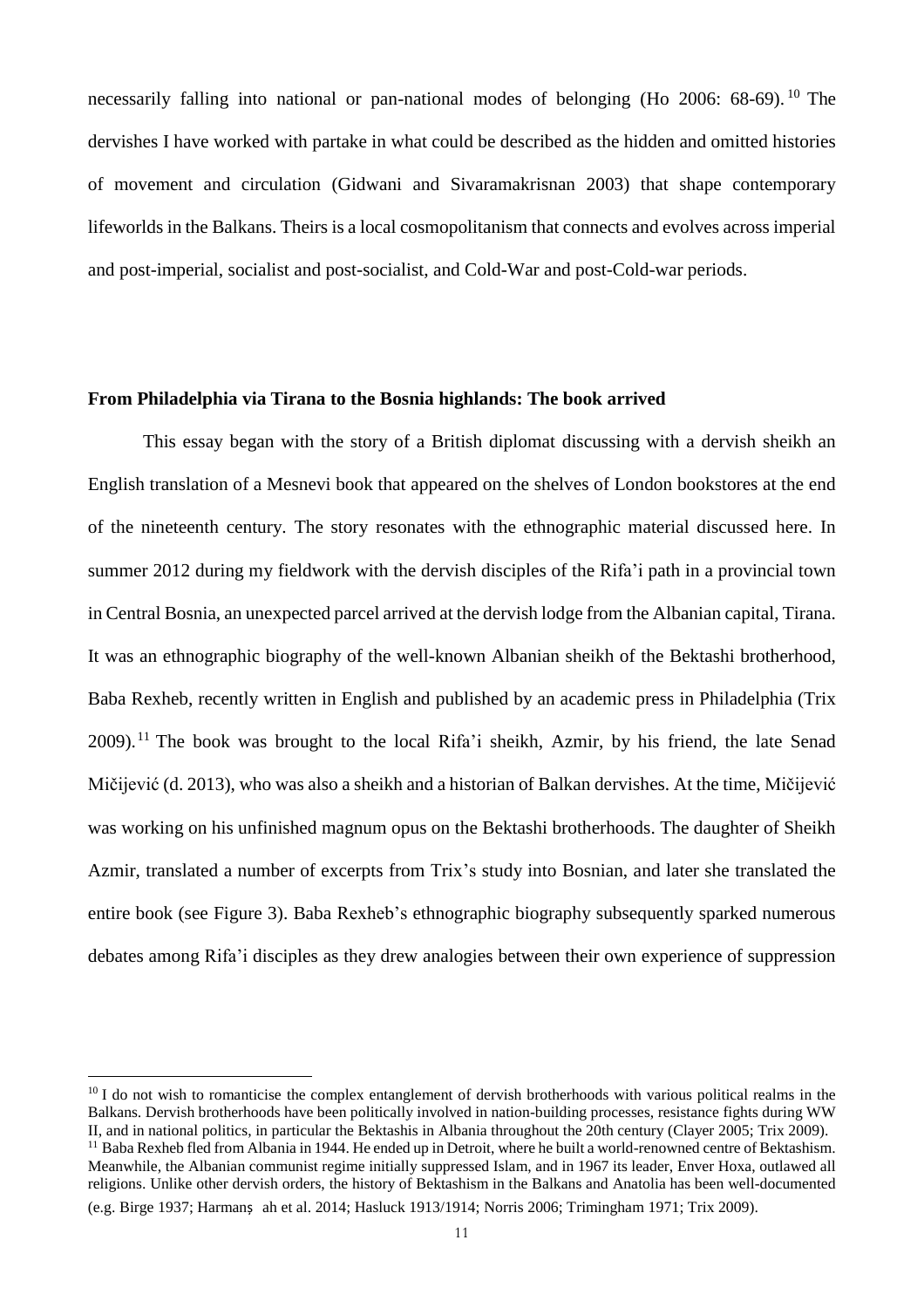and change and that of Rexheb's Albanian Bektashis and other dervish groups on both sides of the Bosphorus, and in the post-Ottoman world more broadly.

<<Insert Figure 3 - The original English version on the left, and its amateur Bosnian translation on the right. Author's photo >>

The historical analogies made by the Rifa'i dervishes relied heavily on several interconnected themes. Prominent among them were the centuries-long political and sectarian cleavages in the history of Islam and their role in marginalizing various paths of Sufism, or dervishood (*dervišluk*). In Southeast Europe, I was often told, this contest over defining and enacting an Islamic discursive tradition has affected Bektashi and Rifa'i teaching and conduct in particular. Both paths have been characterized by the dominant Sunni ulema as departing from 'established modes of piety' (Norris 2006: 61; also Ćehajić 1986). Such deviations as bodily mutilation in the case of Rifa'i ritual prayers, and reverence for the Imam Ali, have been repeatedly labeled as heterodox, un-Islamic, Shia or Alioriented, and thus outside the authorised Sunni Islamic tradition of discipline and practice (Clayer  $2011$ <sup>12</sup> However, as Tijana Krstić (2011) points out in her study of the early modern period, the Imam Ali was a hero for numerous Muslims in the Balkans, and in particular among Bektashi disciples. This long-lasting fascination with Ali, she writes, 'does not necessarily betray any Shi'a political loyalties' but rather suggests a specific Ali-centric interpretative community (2011: 59-60). For Rifa'i disciples, the arrival of Baba Rexheb's biography re-activated these old claims and concerns. It sparked debates about what being on the margins of dominant Islamic discursive traditions has meant in different historical epochs and what lessons can be drawn from this history for practical conduct in the post-communist, post Cold War present.

<sup>&</sup>lt;sup>12</sup> This perception originated in the late Ottoman period and subsequently passed into scholarly work largely uncontested (e.g. Hasluck 1929; Norris 2006; Popović 1985). Carl Ernst (2005: 191-192) traces this trend to the nineteenth century, when Orientalist scholars and Islamic reformists alike 'systematically attempted to exclude Sufism from [their] definition of Islam'.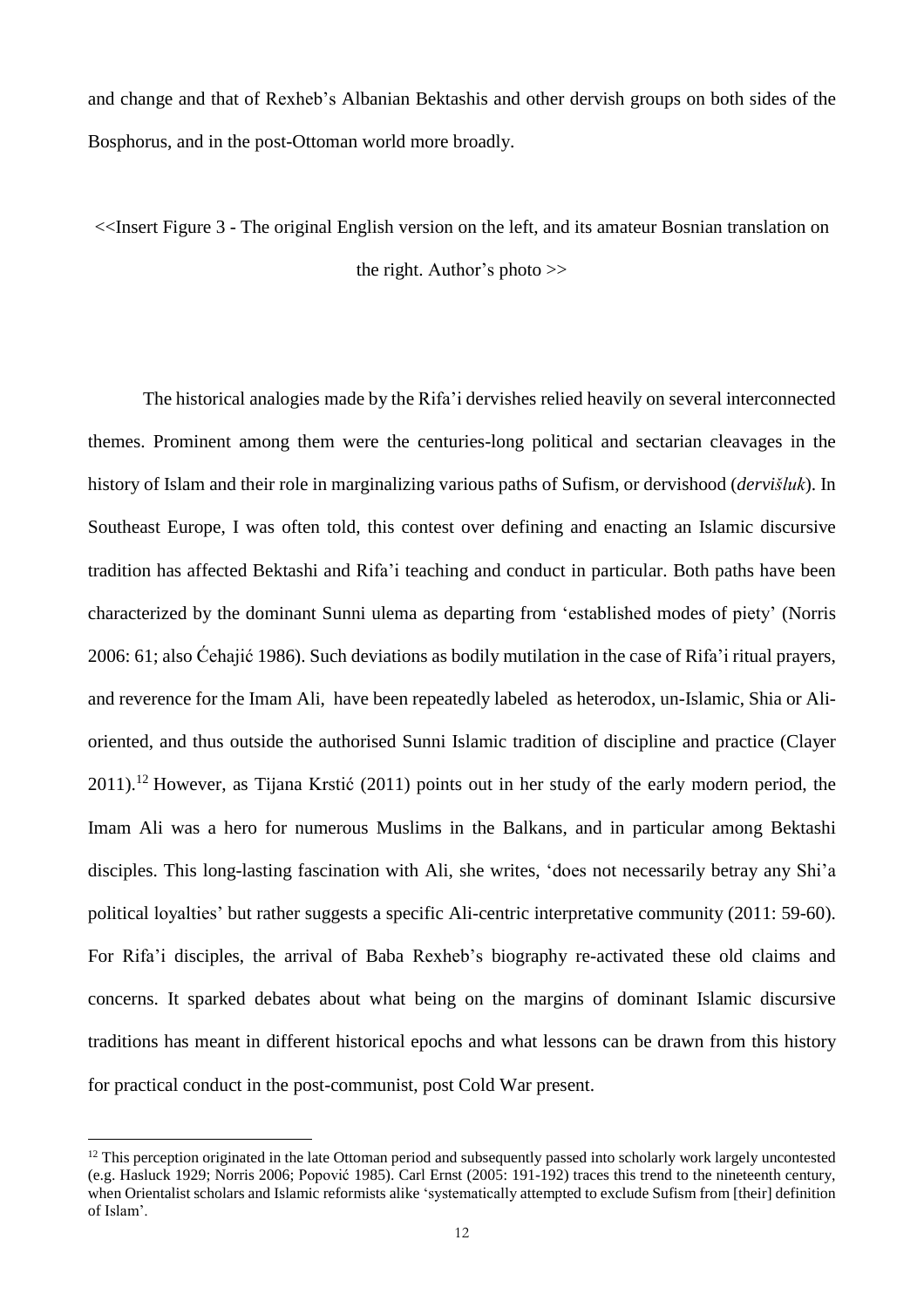Another interpretive theme provoked by the book was awareness of the centuries-long disruptive political history of the Balkans, and of the contested, ideologically-charged policies that have often led to the suppression of dervish brotherhoods irrespective of their paths of teaching and conduct. These policies marked the late Ottoman Empire, the post-Ottoman secularist era in Turkey, and the years of state socialism that dominated the second half of the twentieth century (Silverstein 2009; Trix 1994). The dervish lodges of the Rifa'i brotherhoods largely vanished from Bosnian territories with the withdrawal of the Ottoman Empire after the 1870s, and Rifa'i teaching and conduct nearly ceased to exist in the early years of suppressive Yugoslav socialism around the 1950s (Muftić 2008: 147-153). The story of Baba Rexheb, a leader who kept Bektashi teaching alive in faraway Michigan despite displacement and exile, thus sounded familiar and very appealing to the Bosnian Sheikh Azmir. He took it as an exemplary account of the hard work (*trud*) involved in forming and maintaining a dervish brotherhood in the hostile climate of Balkan political history, a field of contestation shaped by fascism, communist atheism, resurgent nationalism, and, of late, conservative Sunni models of orthodox belief and practice..

As we discussed these issues, Sheikh Azmir would often shift the topic of conversation to the deeper problem of history-making itself, explaining:

'We all need another history of Islam to be written about Alevis, Rifa'i, and Bektashi dervishes in Bosnia, the Balkans and Anatolia. However, not as a story of the Sunni Islam of the Ottomans. We dervishes have had difficulties for centuries with such arrangements and representations. Dervishes have been always on the margins'.

For Sheikh Azmir, 'telling another history of dervishes' is both an aspiration and an active pursuit. He has become an amateur historian by systematically collecting accounts of sheikhs who fled from communist Yugoslavia to Turkey, Syria, or Lebanon in the 1950s, several of whom he had met during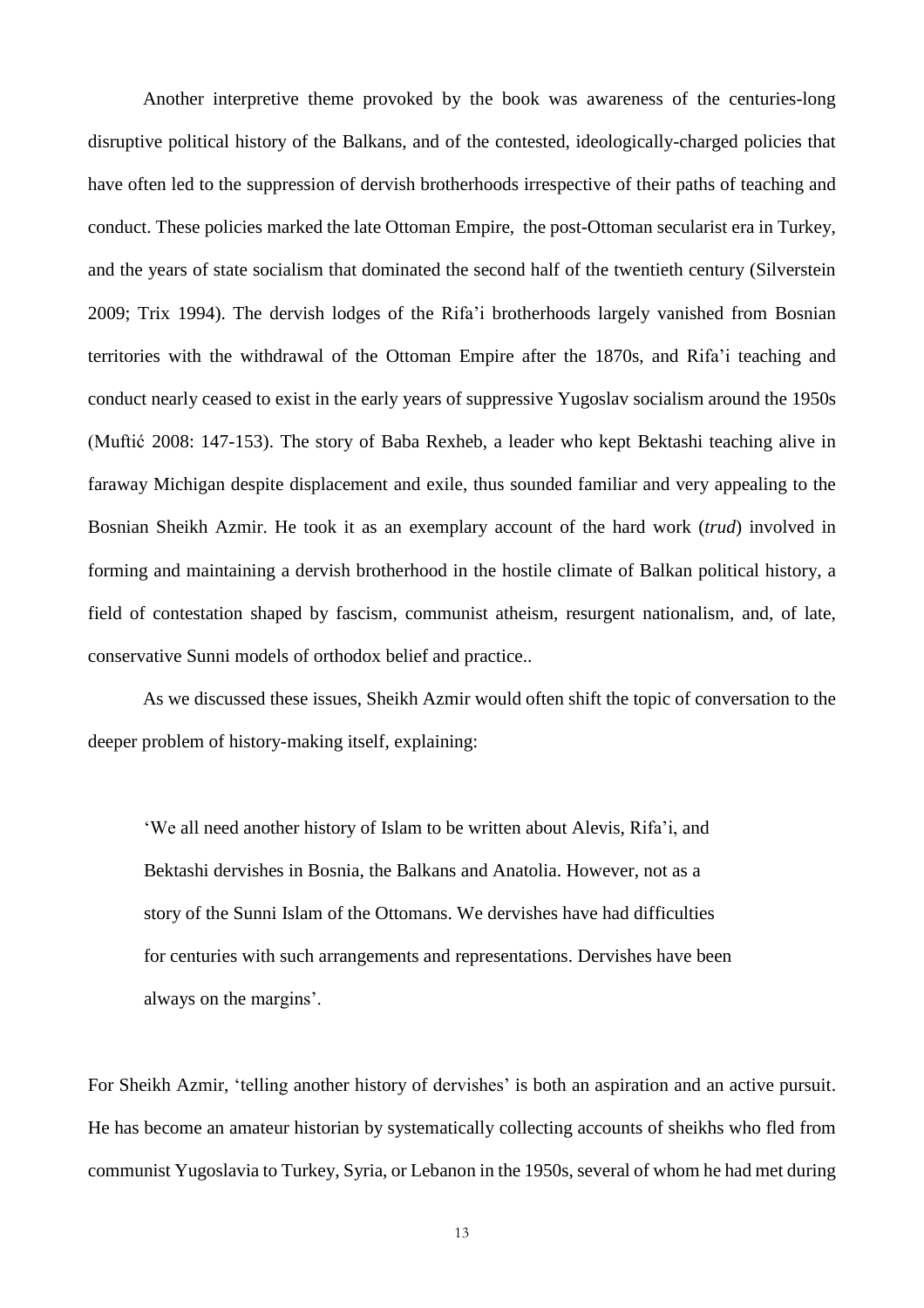his recent visits to dervish lodges across Southeast Europe. Sheikh Azmir and his disciples have also founded a small local heritage trust that documents regional oral history and renovates local, dervishrelated sacred sites (cf. Henig 2012). These activities enable the sheikh and his disciples to re-connect with a a transregional dervish ecumene that has been silenced, erased, or omitted from nationalised Islamic historiographies, but is very much a part of dervish historical consciousness. The arrival of Baba Rexheb's biography showed how expansive this ecumene has become, stretching from the Balkans to Detroit, and how rich and contested its historical associations still are. As such, it epitomised the 'routes' the Rifa'i dervishes and other Sufi orders are following in the post-socialist present.

# **(Re)Turning to the Bosphorus**

 $\overline{a}$ 

Let me return to the historical analogies made by Sheikh Azmir, in which he suggests that the emergence of the Rifa'i brotherhood in a provincial central Bosnian town is not an entirely obvious development, even in a local historical context that is obviously Muslim. What he refers to is a narrative of otherness commonly shared by the Rifa'i disciples.<sup>13</sup> I have already noted that both the Bektashi and the Rifa'i brotherhoods were perceived across the region as challenging established modes of Islamic piety. Their unorthodox tendencies have been documented in the literature on dervish brotherhoods in socialist Southeast Europe, as have the rifts between numerous dervish brotherhoods and the Sunni ulema (Clayer 2011; Duijzings 2000: 106-131; Popović 1993; Sorabji 1989). Yet it was not the dominant Sunni Islamic tradition, now increasingly nationalised (cf. Bougarel 2003; Perica 2002), that Sheikh Azmir was referring to in his depiction of the post-socialist religious landscape. Instead, he alludes to differences between Sufi brotherhoods, to variations in what they teach and how they conduct themselves. Put differently, it is the dervish tradition itself that is now being challenged and contested across post-socialist Southeast Europe.

<sup>&</sup>lt;sup>13</sup> This stance is also reflected in Norris' claim that 'Bosnia was never a "Rifa'i country" and this brotherhood was very late in its arrival there' (2006: 77).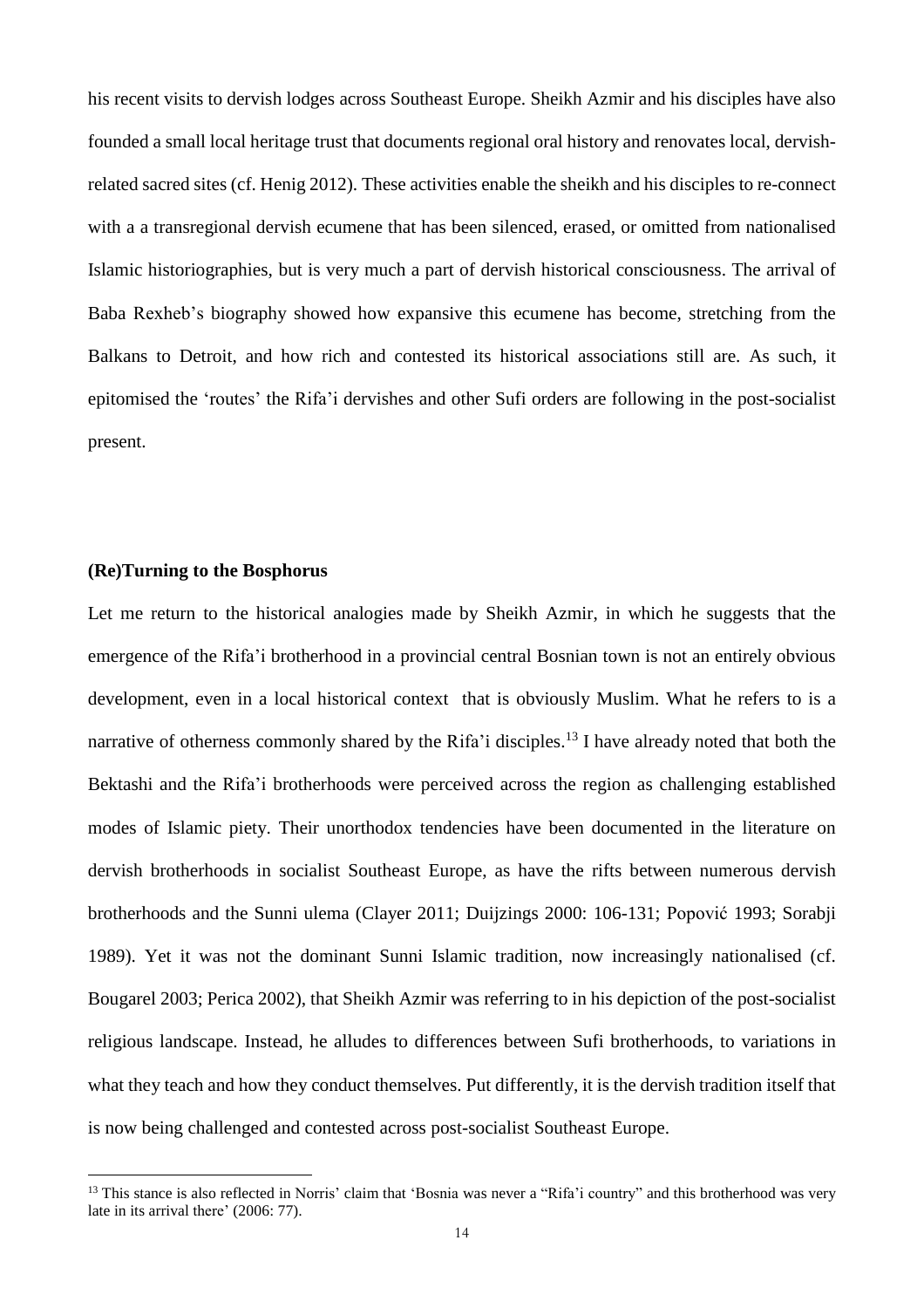In the case of Bosnia-Herzegovina, the historically dominant dervish path is the Naqshibendi (Algar 1971; Aščerić-Todd 2015; Bringa 1995; Ćehajić 1986; Weismann 2007). Naqshibendi brotherhoods have the longest uninterrupted genealogical chain of successors (*silsila*) in Bosnia. Their genealogy can be traced back to Husejn Baba Zukić El-Bosnevi, who lived in the late 18th century (Algar op. cit.; Mičijević 2009). The Naqshibendi brotherhoods in the Bosnian territories have thus endured the vicissitudes of the past three centuries, persisting as most other dervish brotherhoods in Bosnia vanished or significantly diminished. The Naqshibendi order endured largely because of its close links to the national Islamic body that solidified during the socialist era and was maintained by its post-Yugoslav Bosnian successor, the Islamic Community of Bosnia-Herzegovina (*Islamska Zajednica Bosne i Hercegovine*) (cf. Bringa 1995: 220ff; Henig 2012: 758). The ban on dervish orders in Bosnia-Herzegovina issued by the Islamic Community in 1952 had severe effects on many brotherhoods, with the exception of the Naqshibendi, whose closeness to the Islamic Community protected them. Furthermore, I am often told that their conformity to Islamic Community standards of doctrine and practice effectively 'ulemised' the order.

The Bosnian ban, however, did not apply to other parts of Yugoslavia, including Kosovo and Macedonia, where 60% of active dervish lodges were located (Perica 2002: 79). Attempts to control the dervish brotherhoods in Kosovo resulted in the foundation of an association of dervish orders (*Zajednica Islamskih Derviških Redova Alijje*, or ZIDRA) led by Džemal Šehu (Xhemali Shehu), a Rifa'i sheikh from Prizern, Kosovo, a development that culminated in a split with the Islamic Community in 1974. Subsequently ZIDRA was recognised by the Yugoslav state's Federal Commission for Relations with Religious Communities as a religious (and multiethnic) minority (Perica 2002: 13-14). The extension of ZIDRA to Bosnia-Herzegovina was at the time rather limited. Nonetheless, in 1977 the Islamic Community officially re-opened some of the Bosnian dervish lodges, mainly the Naqshibendi ones. These were organised under the umbrella organisation *Tarikatski Centar* but were still under the control of the Islamic Community, whose goal was to keep ZIRDA at bay in Bosnia-Herzegovina (see Duijzings op. cit.). At the same time, as Duijzings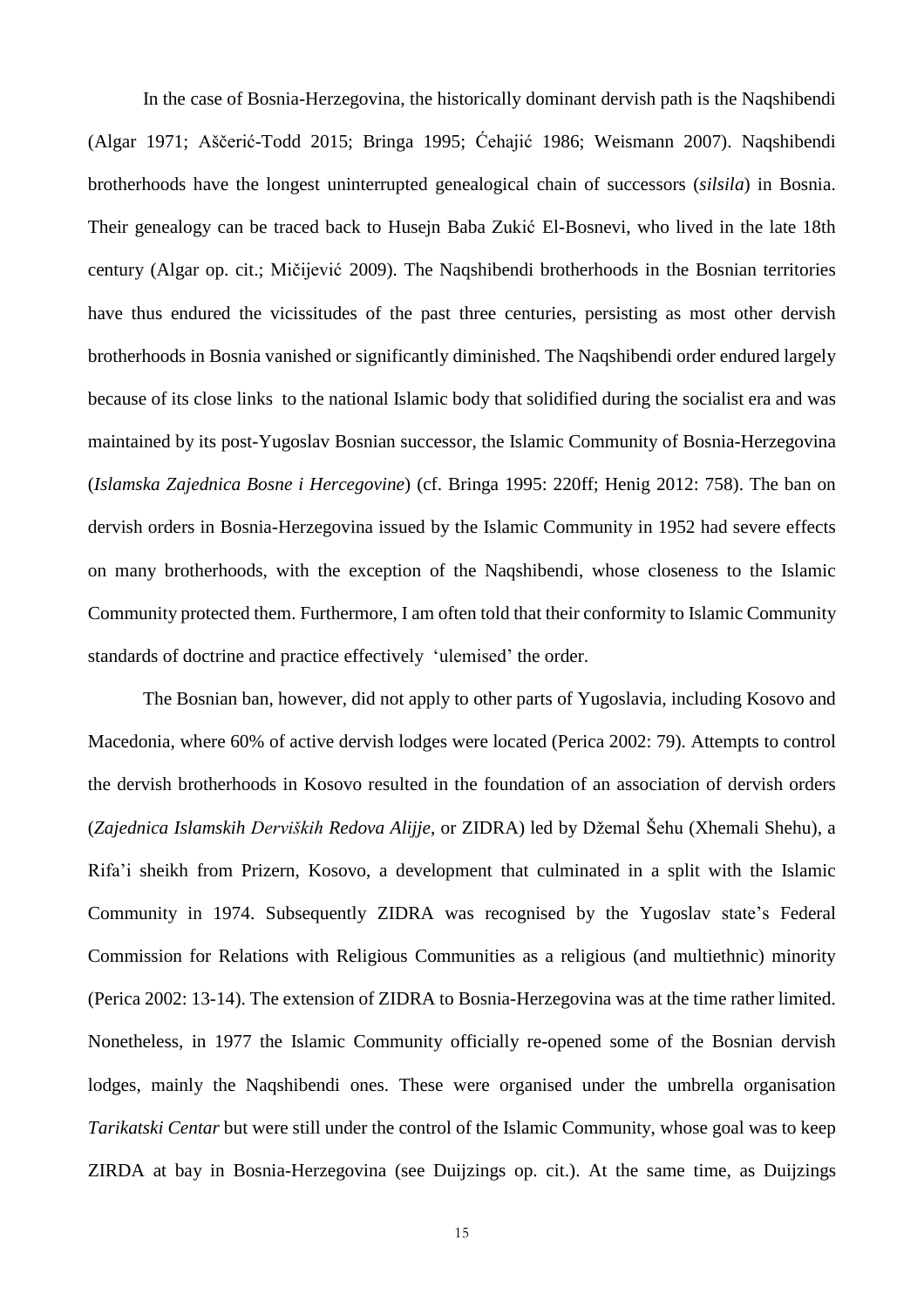chronicles in detail (2000: 118ff), the Islamic Community became vocally critical of the teachings and practices of dervish brotherhoods from Kosovo and Macedonia, mainly the Rifa'i brotherhoods, for their 'blasphemous' and Shi'ite tendencies.<sup>14</sup> As a result, this dynamic positioned the Naqshibendi brotherhoods by and large on the side of the Islamic Community. Since the collapse of socialist Yugoslavia, after which the ban on dervishes was lifted, dervish brotherhoods have thrived. Yet new cleavages and alliances among them have emerged.

In Bosnia-Herzegovina, the Naqshibendi brotherhoods continued to cultivate good relations with official Islamic political bodies, more so than other dervish brotherhoods, and a Naqshibendi sheikh is now head of the renewed Tarikatski Centar. Furthermore, it is increasingly common to hear debates among dervish disciples, as well as public disputes, over the Naqshibendi *silsila* (chain of succession) and whether it is the only chain with uninterrupted continuity (Mičijević 1999). These debates have led to attempts to hegemonise the dervish tradition in Bosnia along Naqshibendi lines. Thus Sheikh Azmir's concerns about 'telling another history of dervishes' that would recognise alternative paths of teaching and practice, that would be more transregional and less parochial, should be understood in this unfolding dynamic. In short, Sheikh Azmir has become more interested, unlike his Naqshibendi counterparts, in exploring the 'routes' rather than cementing the 'roots' of the Rifa'i path of conduct.

The Rifa'i brotherhood led by Sheikh Azmir, as it exists today, is made up of the sheikh, about three dozen disciples, and another dozen sympathisers. Despite various attempts to form a clandestine Rifa'i circle of teaching and prayer (a *halka*) during the oppressive period of Yugoslav state socialism in Bosnia-Herzegovina, all organizational activities were doomed to fail. Any disciple inclined towards Rifa'i teaching had to search for it in Kosovo, Macedonia, or further afield, mainly in Egypt, Syria, Turkey, or Lebanon. The Rifa'i brotherhood could not rely on any of the local networks and infrastructure controlled by Naqshibendis. In 2009, Sheik Azmir's group aligned with a Rifa'i

<sup>&</sup>lt;sup>14</sup> These accusations were not unlike those discussed in Tijana Krstić's (2011) detailed depiction of Muslim lives in the early modern period (see previous section).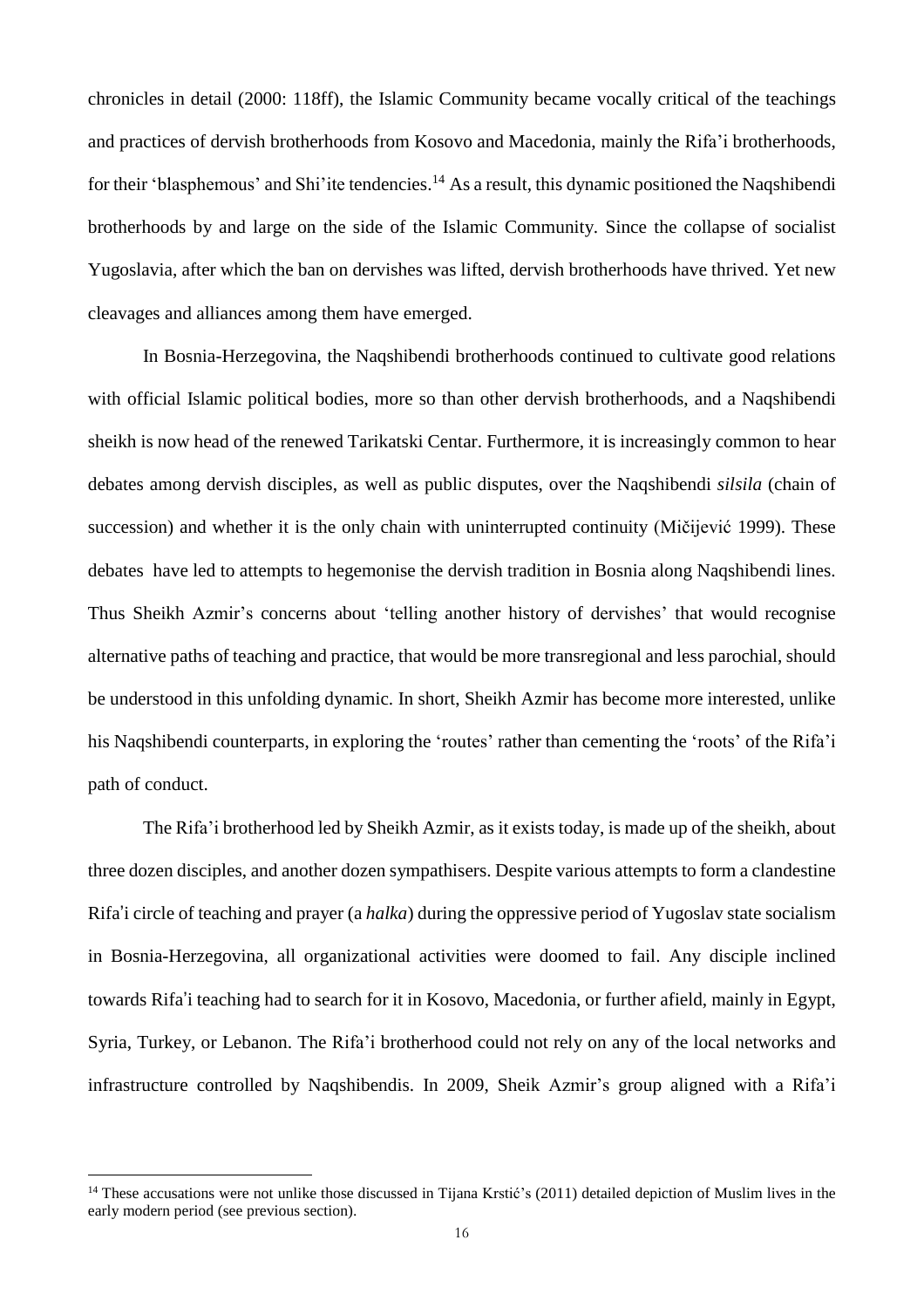network headquartered in Southern Kosovo, with lodges scattered across Albania, Bosnia-Herzegovina, Kosovo, Macedonia, Northern Greece, and Turkey.

Although the story of the Bosnian Rifa'i brotherhood is not unique in the history of Sufism, little attention has been paid to the media that allow dervishes greater mobility in Southeast Europe today. In recent years, three modes of connection have become crucial: the sonic, graphic, and genealogical. Each corresponds to 'moral, emotional and even aesthetic dispositions' (Bayly 2007), and each allows Rifa'i disciples to enter and participate in transregional zones of interaction.

#### **Sonic connectivity**

There is a growing initiative among historians and anthropologists to engage with sound as a novel way of bringing sensorial, material, and aesthetic forms together in the social analysis of politics and religion (Erlmann 2004). Sound brings places, and places bring sound, into the dynamic process of identity construction, memory work, and the making of historical consciousness (Stokes 1997). The importance of music, in particular, has been amply illustrated by Rebecca Bryant (2005) and Martin Stokes (1992) in their studies of Turkish 'traditional folk music' in the era of state nationalism. In his rich ethnography of Muslim lives in Chitral, Northern Pakistan, Magnus Marsden (2007) discussed the significance of popular traditional musical performances (*ištok*) vis-à-vis the pervasive rise of Islamic reformism in Pakistan. Each of these shows that music is 'a way of experiencing history which embraces a number of contradictions but does little to seek to resolve them' (1997: 687). Music does this peculiar work across diverse temporal and geographical scales.

From the very outset of my fieldwork with Rifa'i disciples, I was drawn into debates about dervish conduct (*adab*) (Henig 2014: 103-104), and most of these disputes centered on the practice of music and its in/appropriateness to a pious Muslim life. The Rifa'i dervishes positioned music and musical instruments in relation to conservative Bosnian Islamic political bodies, and against the proselytising Islamic Salafi movements that periodically spread across the region, for whom music is considered un-Islamic. Music is a vital means by whichRifa'i dervishes built connections with their geographically distanced counterparts. They create, share, and exchange diverse sonic media on the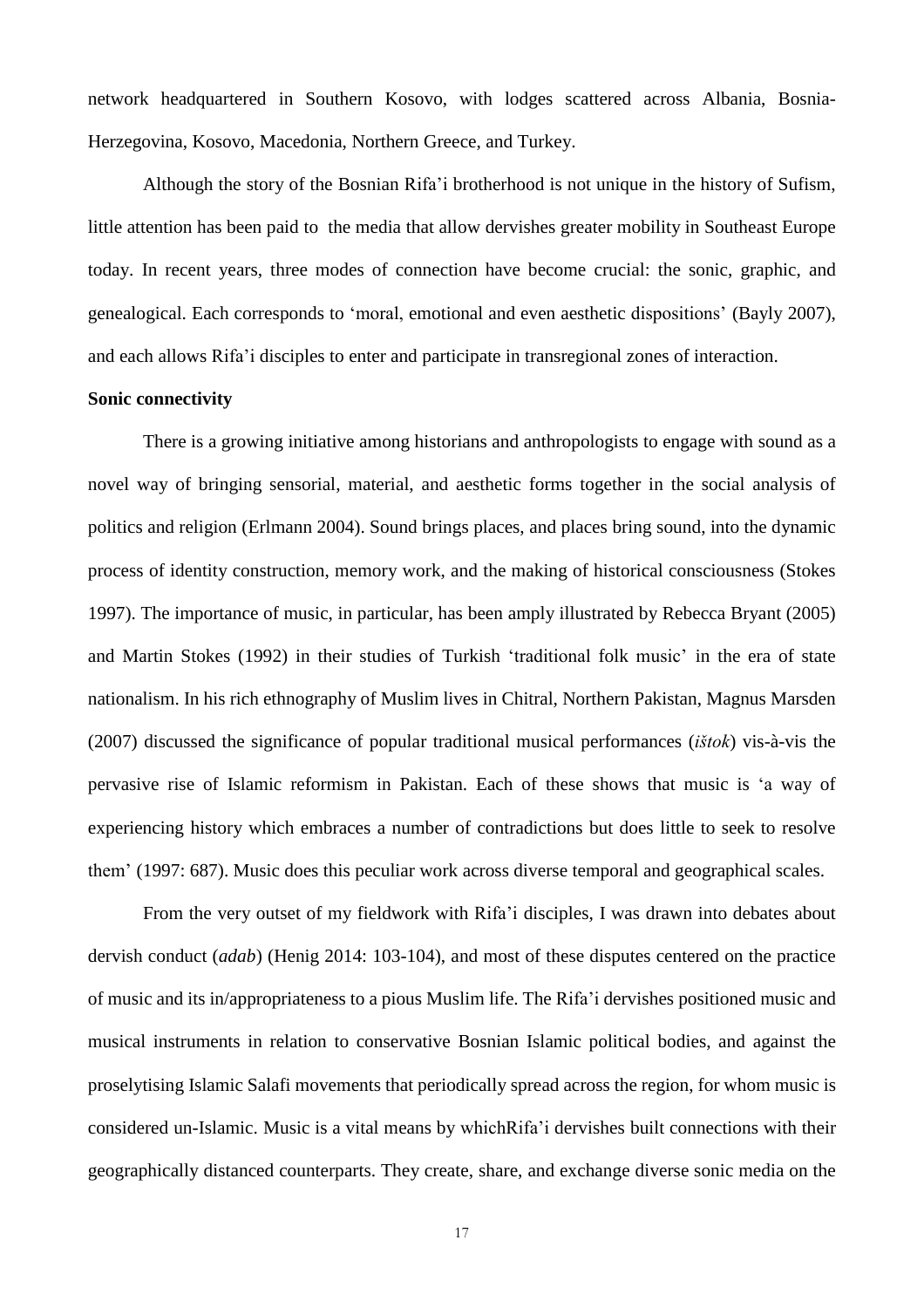Internet and as portable objects on DVDs, CDs and USBs, all of which circulate among dervish lodges. A shared meal or glass of tea was also an opportunity to watch videos of other Rifa'i groups, mainly from Egypt, Kosovo, Syria and Turkey, or listen to MP3 songs of reverence downloaded or recorded by the disciples themselves on their phones, tablets, or laptops.

Safet, a dervish disciple in his late twenties whom I met in 2009, was a connoisseur of sonic media. Safet had studied at the prestigious Gazi Husrev-beg *medresa* in Sarajevo, and later pursued a university degree in economics, also in Sarajevo. During his medresa studies, he learned Arabic, English and Turkish. He also developed an interest in computers and social media, which led to a job in a mobile phone company. Since completing his medresa studies, Safet has developed a passion for music, and for *ilahije* (religious songs of reverence) in particular. Safet lives in a provincial town about a thirty-minute drive from his lodge and sheikh. He stays physically connected to his sheikh, comes to the lodge regularly for Friday evening *zikr* gatherings, for collective evening meals during the holy month of Ramadan, and whenever the lodge hosts foreign guests. Samet sometimes brings friends from his town to the lodge for festive events. With another disciple from his neighbourhood, Safet organises musical gatherings for Muslim friends, male and female alike, who are curious about his frequent journeys to the lodge, or occasional trips to Albania, Kosovo, Macedonia, and Turkey during the year.

Safet started visiting the lodge about six years ago, and I have observed his deep immersion in Sufi teaching, and his self-cultivation under the guidance of the sheikh. Safet has described to me his experiences of being a *murid* (a disciple) as a kind of burning passion, an emotional love that constantly pulses in his heart, that often gives him sleepless nights, or takes him on night journeys full of visions and lively dreams in which he communicates with his sheikh, with famous Sufi saints, and feels that he is in close co-presence with God, surrounded by sweet rhythms of divine music.

Safet feels and expresses the most intense divine moments while playing musical instruments, either during ecstatic collective prayers (*zikr*) or as he plays and sings songs of reverence (*ilahije*). His musical talent, which he believes to be a gift from Allah, has made him an indispensable member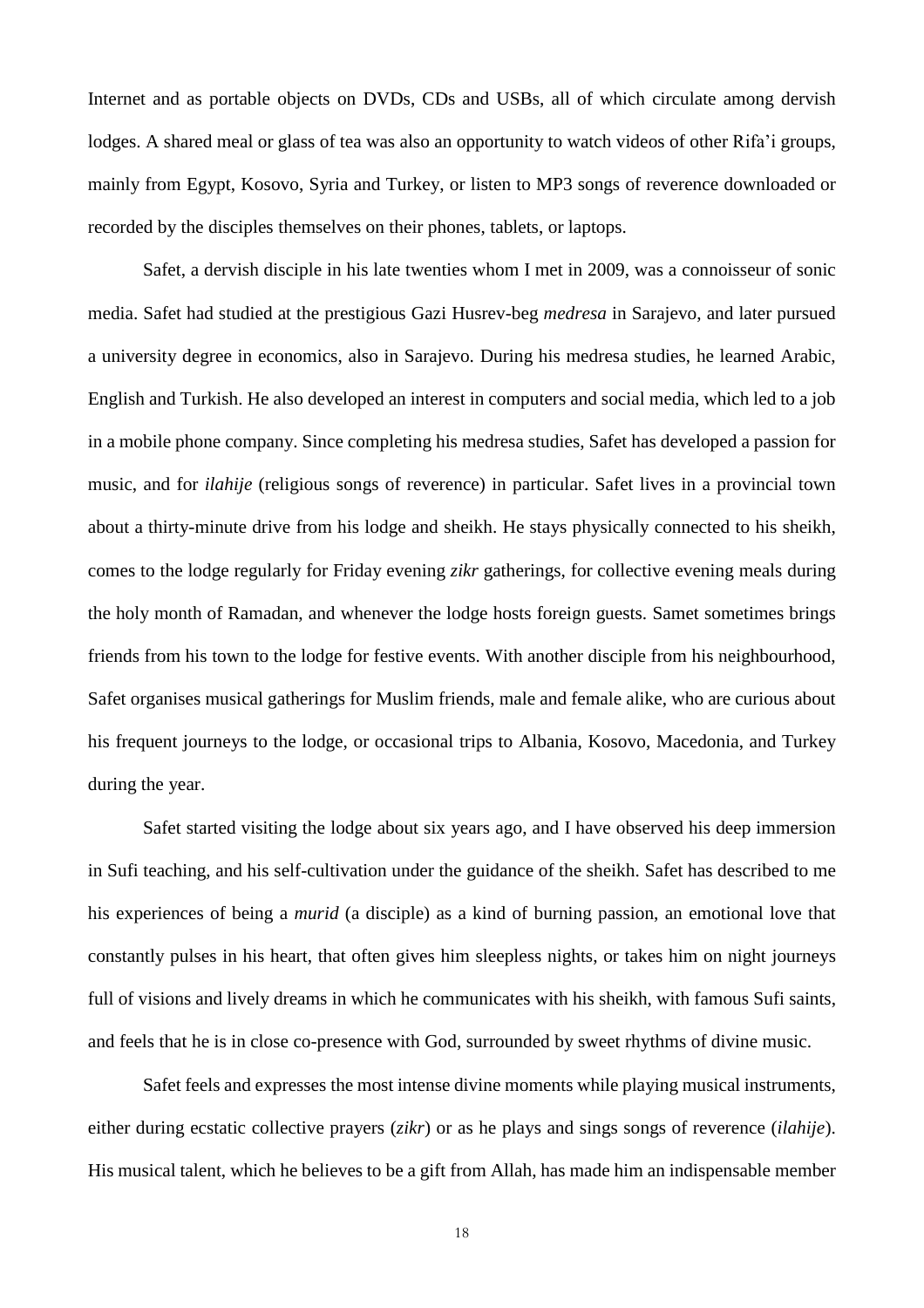of the orchestra in the lodge. Tirelessly playing musical instruments, a drum (*kudum*) in particular, has become Safet's personal means of cultivating his soul and taming his *nefs* (desires). 'Beating the drum,' Safet often told me, quoting his sheikh, 'is as if you were beating your heart. Sometimes you follow the rhythm, sometimes you don't, and you have to submit yourself regardless, but it's always so intense and you can feel it'.

When I returned to the lodge in 2012 and 2014, I witnessed Safet's remarkable progress, which mirrored several changes in the everyday rhythms of the lodge since its alignment with Kosovo in 2009. As part of his spiritual development guided by the sheikh, Safet has embarked on playing the *ney* (a rim-blown flute), whose sound, he explained to me, resembles 'the sound of the soul'. Playing the *ney* in the lodge's orchestra is for Safet another way to build sonic connections between his and other lodges where the *ney* is an indispensable part of ritual conduct, just as it was for numerous Ottoman dervish orders (see Hammarlund et al. 2005; Senay 2015).

Safet takes great care of his *ney*. He asked his mother to make a special case for it; he cleans it regularly; and he kisses and prays over the flute before and after playing it. He proudly tells the story of the flute: it was purchased in southeastern Turkey by his best friend's father, who made the Hajj pilgrimage by bus from Sarajevo to Mecca. Safet, when recounting the story of his *ney*, often compares this purchase to how similar instruments were obtained and circulated in the past. Moreover, since acquiring the flute, he has visited a number of lodges in Kosovo in order to improve his playing skills. He remembers by heart the names of all the great *ney* players who have played his *ney*, and the sheikhs who have touched the *ney* and given it their blessing (*bereket*). These gestures of care reflect Safet's profound awareness of the instrument's capacity to connect across geographical and temporal distances.

When I asked Safet about how he learned to play the *ney*, and where he got the texts of religious songs, or the sheets of music, Safet explained that most of his repertoire comes from disciples in Kosovo, Macedonia, and Turkey. He also learns new songs and rhythms from CDs and DVDs produced in lodges in Kosovo, Macedonia, Turkey, and Egypt, and which Safet, his sheikh,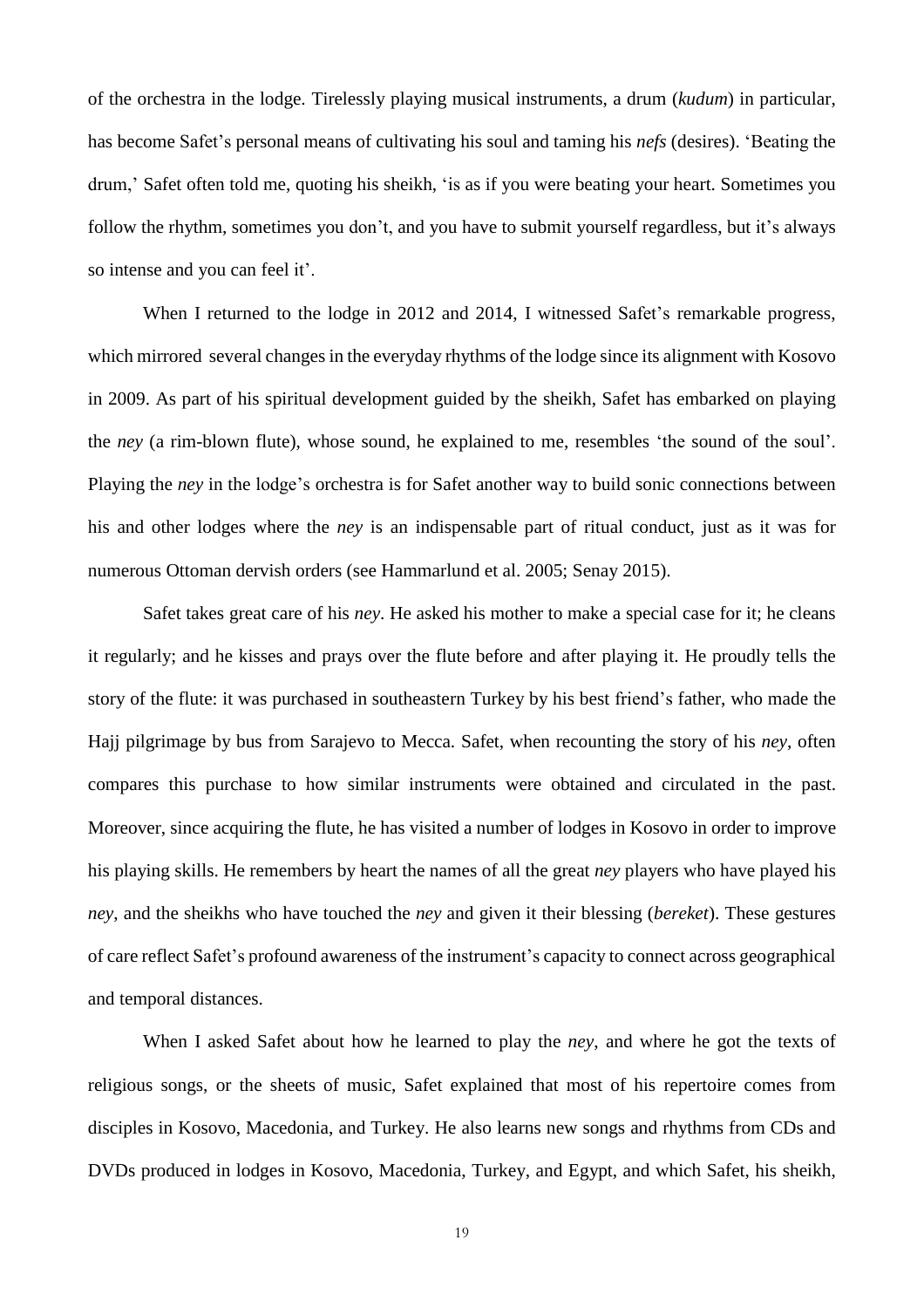and visitors have brought from abroad. The lodge now owns an extensive collection. Another reliable source of music is the Internet. With the sheikh's permission and guidance, Safet improves his skills by following Turkish online *ney* classes now available on Youtube and other websites.

#### **Graphic connectivity**

 $\overline{a}$ 

If music lies at the heart of imagining and mediating connections among Rifa'i dervishes across Southeast Europe and beyond, this is no less true for the graphic objects and texts that circulate among dervish lodges. The mass mediation of print culture has had a tremendous impact on political and religious authority across the world of Islam in the modern era. It has shaped national consciousness in particular (Green 2006; Messic 1993; Shryock 1998), and it has even influenced the devotional practices of Sufi disciples (e.g. Spadola 2014). Less attention has been paid, however, to the 'textual transmigrations' that allow mobile and partial communities to reproduce themselves as Muslim (Ho 2006: 117; Thum 2014). Textual transmigration refers here to the transregional circulation of texts, documents, and other graphic objects, and how they mediate relations between Rifa'i lodges across time and space. The interconnectedness of the lodges during the Ottoman era has been described by scholars and in local hagiographies, travelogues, and popular literature (Can 2012; Clayer 2011; Karatas 2014). But textual transmigration continues to unfold in the historical borderlands of the Islamic world today.<sup>15</sup>

The forms of textual transmigration linking the Rifa'i lodge in Central Bosnia to the transregional ecumene of the Rifa'i dervish brotherhood are manifold. Books, hagiographies, religious manuals, calligraphy, and other graphic objects such as *silsila* (genealogical chain of succession), certificates (*idžazet*) of deputyship (*hilafet*) granted by a dervish sheikh and written in Albanian, Arabic, Bosnian, Persian and Turkish (see Figure 4) -- all these graphic objects, displayed

<sup>&</sup>lt;sup>15</sup>A similar argument was recently made by Rebecca Gould (2015), who shows how Muslim legal systems found in remote Daghestani mountain villages were shaped by participation in transregional debates originating in Yemen. Individual travels and the circulation and translation of texts enabled these transregional discourses and practices of Islamic jurisprudence to emerge and cohere over centuries.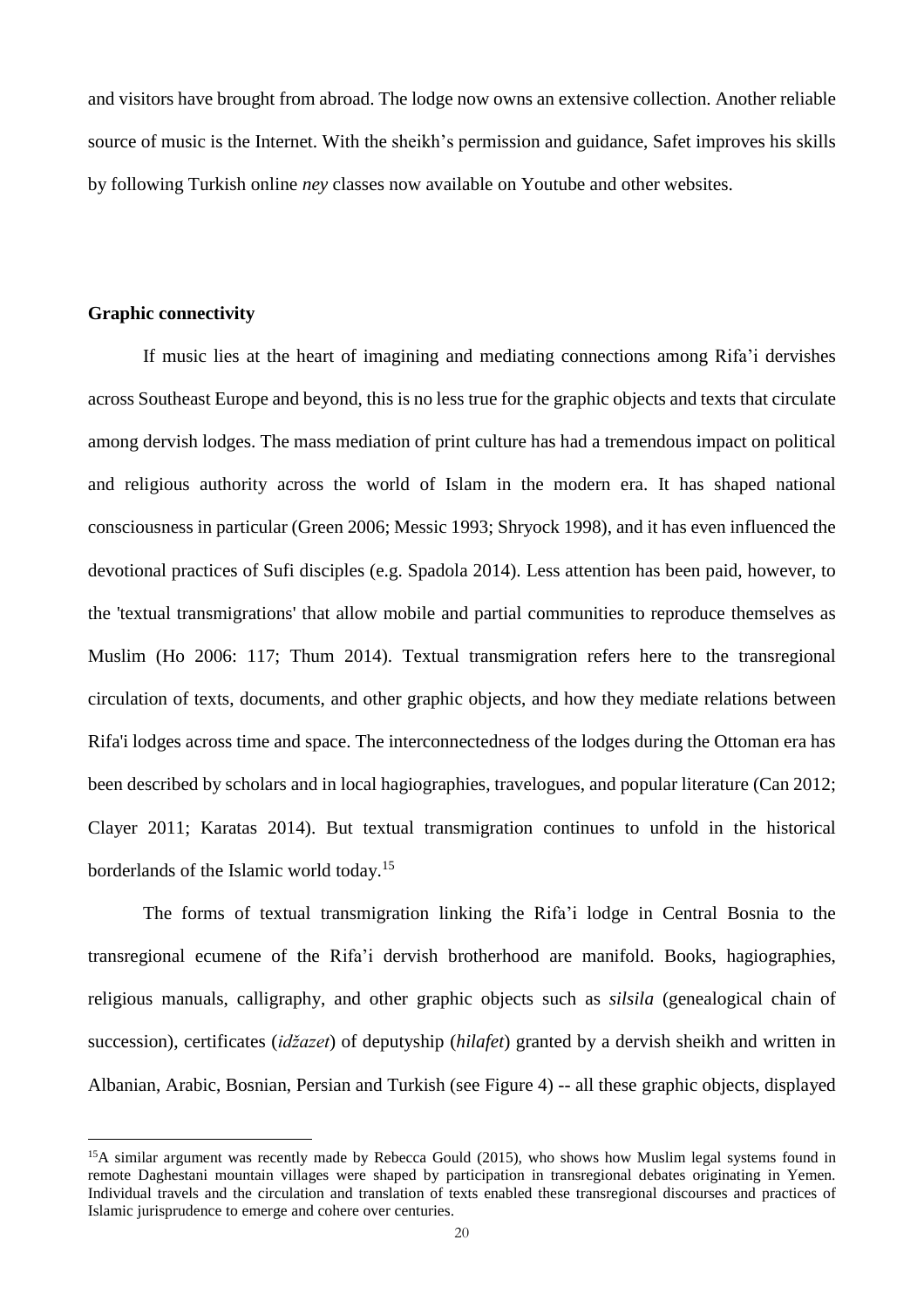on the walls or used everyday by disciples, are indexical signs that the disciples belong both here and 'elsewhere', in the wider transregional ecumene of the Rifa'i brotherhood. As Engseng Ho observes, travelling texts are a common feature of mobile social groups (2006: 153). Among Rifa'i disciples, I can better explain textual transmigration by reference to two lives and two texts.

Sead, a disciple in his late thirties, lives in a village about an hour and a half's drive from the lodge. Unlike Safet, Sead received no formal religious training during his childhood in the socialist 1980s. The only Islamic practices he encountered as a child were the Feast of Sacrifice (*kurban bajram*) and Ramadan, both celebrated primarily within the sphere of the household. In the early 1990s, before the war in Bosnia-Herzegovina broke out, Sead attended a few local meetings of young Muslims, where he met a charismatic Rifa'i sheikh from the nearby town. He has followed this sheikh ever since.

Soon after Sead became a Rifa'i disciple, the sheikh discovered Sead's talent for calligraphy and helped him cultivate it. The sheikh gave him old Ottoman calligraphic manuals that he had himself collected and preserved in the lodge. Sead's years as a disciple in the lodge prepared him for university studies at the Islamic faculty in Sarajevo, where he eventually enrolled in the early 2000s. Sead did not finish his degree because he could not stand the fast pace of city life, which gave him constant headaches, and because his heart was burning for Aiša, his wife-to-be who lived in his home village. He decided to abandon his studies. Nonetheless, Sead continued his training in calligraphy. As he explained to me, leaving university gave him freedom and time to experiment with different calligraphic styles, most of which he encountered on the Internet, or as calligraphic objects that passed through the lodge, or during his visits to Kosovo and Macedonia. Whenever any of his dervish friends travels abroad, Sead asks them to bring back calligraphic materials, and he now he holds a great collection of calligraphic pieces from Algeria, Tunis, Egypt, Kosovo, Macedonia, Turkey, Syria, and Iran. His collection, which is displayed in his village house, is known and highly appreciated in neighbouring villages.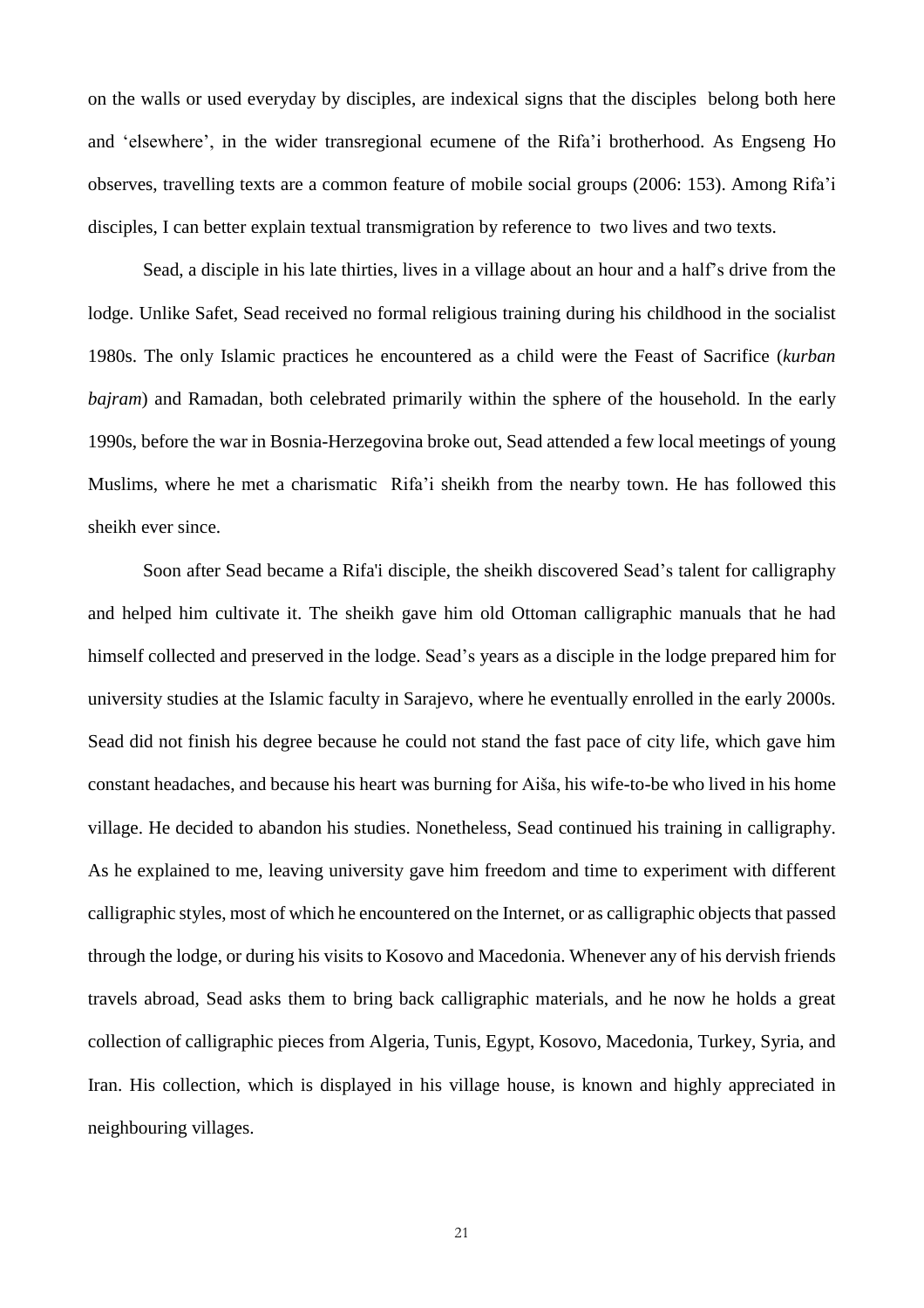Thanks to two decades of artistic experimentation and hard, self-disciplined work, Sead has developed a distinct style that combines local aesthetic sensibilities, materials, and motives with transmigrating sources of inspiration that Sead and his friends have collected abroad, in print, on cloth, and on on DVDsand USB memory sticks. Semin's knowledge Islamic calligraphy, which he considers a practice of self-cultivation and a taming of worldly desire, is admired by villagers and disciples. His carvings, paintings, and small plastic garnishes decorate the walls of the lodge, local mosques, and village houses. The graphic objects Sead collects, creates, and circulates are imbued with the divine blessing (*berečet*) carried by the sacred words from the Qur'an or by texts written by his beloved Sufi pirs. Furthermore, these objects represent aesthetic sensibilities shared across spatial and temporal distances with other Rifa'i lodges, and thus they shape the imaginative horizons of Sead's fellow disciples.

The life story of Sead is closely intertwined with that of his best friend, Nedim, another Rifa'i disciple. Whereas Safet is a talented musician, and Sead is a skilled calligrapher, Nedim plays a vital role in the everyday life of the lodge by translating the various languages encountered there, in particular Bosnian, Arabic, and Persian. Nedim, also in his mid-thirties, was initially trained in Arabic in the lodge by the sheikh himself. He subsequently deepened his language skills while enrolled at the Islamic Faculty in Sarajevo, and while travelling and studying in Algeria, Egypt, Iran, and Turkey over a period of ten years. Time spent in Egypt was formative for Nedim's dervishood, as he visited a number of Rifa'i disciples, sheikhs, and lodges. Discovering the vibrant life of *Rifa'iluk* (Rifa'ihood) in Egypt enabled Nedim not only to build connections among local dervishes but also to gain access to fragments of texts written in Arabic by Ahmed ar-Rifa'i, the founder of the order, that could not be obtained in Bosnia-Herzegovina. Nedim, successful in his endeavours in Egypt, brought copies of several texts back to the Bosnian lodge. With the assistance of the sheikh and other disciples, Nedim translated the texts into Bosnian, and they were eventually printed as books, accompanied by Sead's calligraphy, and used by the sheikh and the disciples in their everyday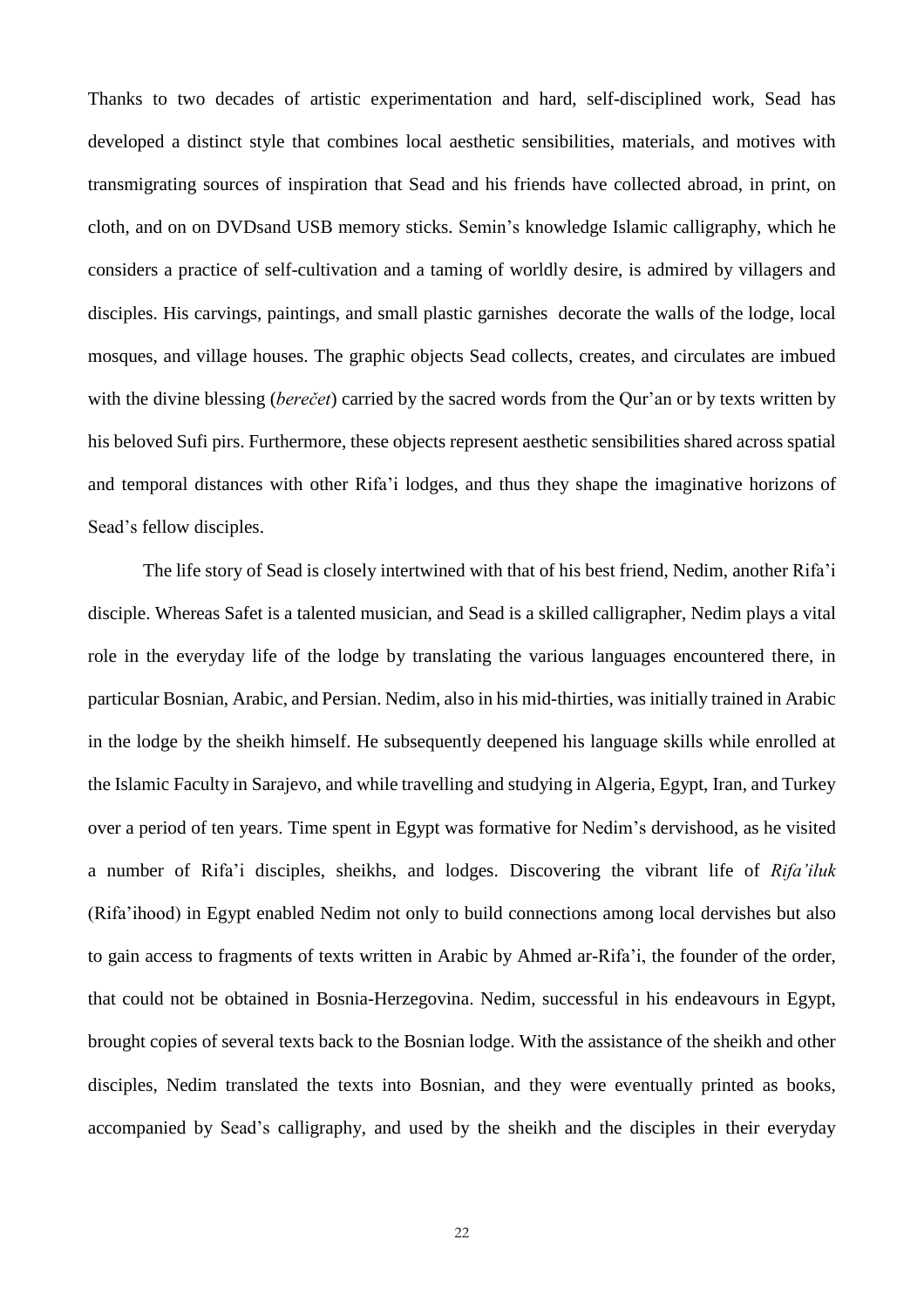conduct. Since 2008, a number of the translated copies have migrated to allied lodges in Bosnia, Kosovo, and Macedonia during the journeys of the sheikh and his dervishes.

<< insert Figure 4 - Travelling genealogies of a Chisti brotherhood arriving from Turkey (the sheikh on the left) to Bosnia-Herzegovina (the sheikh on the right). Author's archive>>

The book translation was among other gifts in the trunk of the car that carried Sheikh Azmir, at the time sheikh-to-be, to the mother lodge in southern Kosovo in 2009 where he assumed the title of Rifa'i sheikh. The gift was well received, and its place in the trunk of the car was taken on the way back by such graphic objects as a printed *silsila* in Arabic and Albanian, accompanied by a printed certificate of sheikhood (*idžazet*) in Albanian, and a Turkish text important for Rifa'i conduct, and thus identity — *usul* (a written manual of Rifa'i etiquette). The text of *usul* is considered secret, and it passes from the hands of one sheikh to another sheikh only. I have described elsewhere (Henig  $2014: 104$ <sup>16</sup> the ways in which the manual was translated and embedded in the everyday rhythms of the Bosnian lodge. Subsequently, the sheikh himself created a new document — a four-page brochure-like digest entitled 'Tekija's *Adab*: Elementary Rules of Conduct in the lodge', specifying the manners (*adab*) that any disciple should observe anywhere and at any time. This hybrid text migrated again when the sheikh distributed it to disciples who took it to their homes, thus extending the reach of the Rifa'i ecumene beyond the walls of the lodge and into the domestic spaces of the disciples and their families.

#### **Genealogical connectivity**

 $\overline{a}$ 

Engseng Ho (2006: 152ff) has persuasively shown how genealogical writing and thought serve to connect spatially dispersed and historically distant social groups. In the Indian Ocean case, the emergence and circulation of genealogical texts helped Hadrami diaspora communities persist

<sup>&</sup>lt;sup>16</sup> For a comparative example of the Bektashi brotherhood in Albania see Clayer 2012: 202-203.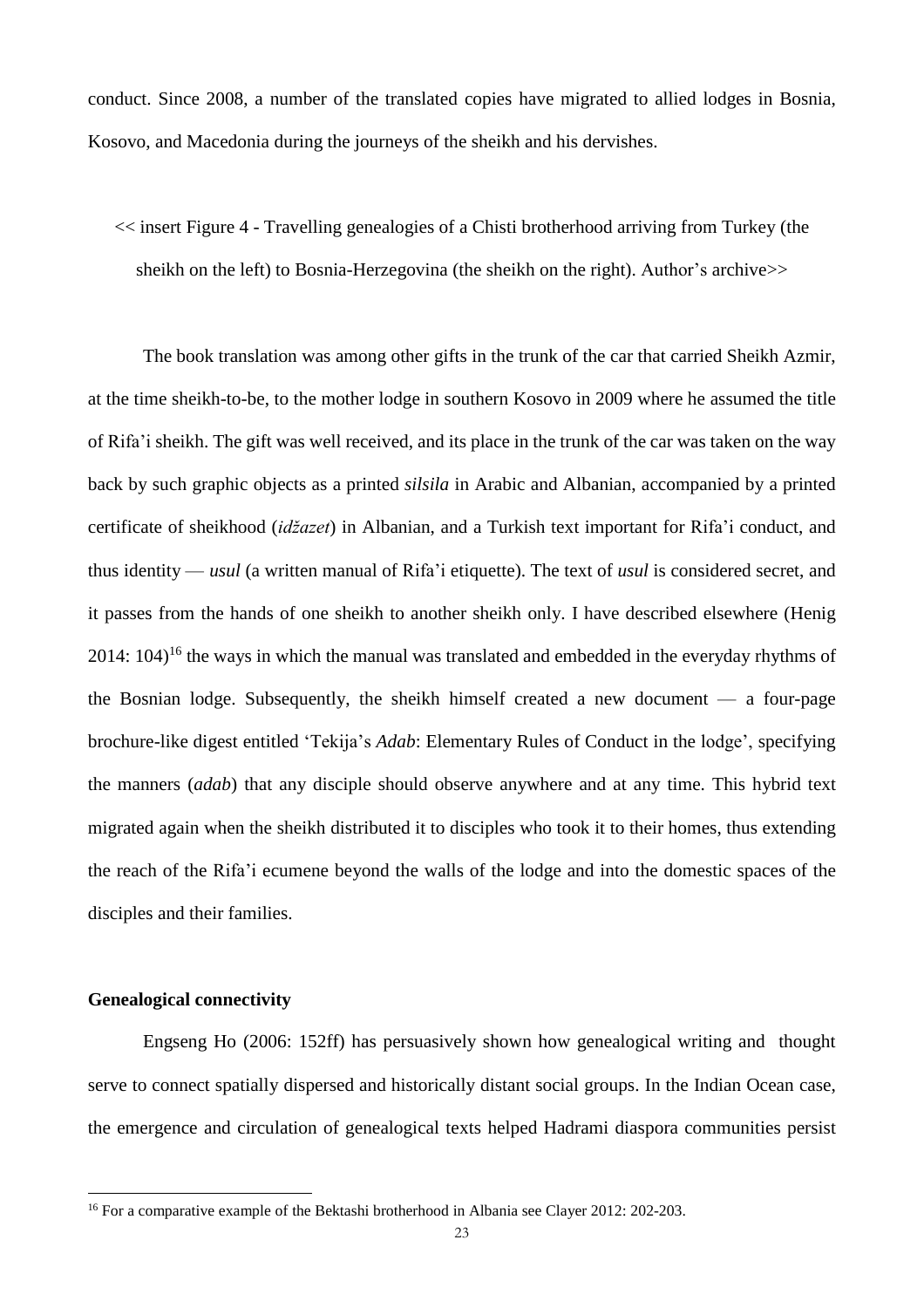over centuries despite the massive scale of their dispersal. In the case of the Rifa'i brotherhood, genealogical thinking helped the dervishes endure and resurface despite geopolitical turmoil and ideological bans imposed on them during the post-Ottoman era.

Genealogical modes of connectivity are closely intertwined with sonic and graphic modes. In Rifa'i lodges, songs of reverence (*ilahija*) sung by dervish disciples convey stories of links and relations between the prophet, Sufi saints, and local dervish figures who are considered 'friends of God' (*evlija*), such as Hajdar-dedo Karić (Henig 2012: 754-756), Yūnus Emre, Haci Bektas Veli, or Baki Shehu. Furthermore, genealogical chains of succession (*silsila*) are materialised in graphic objects (diplomas, certificates, or *idžazet*) that circulate together with persons across linguistic and nation-state borders, thickening historically-forged transregional connections in the present..

Indeed, the articulatory power of genealogy mattered greatly to Sheikh Azmir and his disciples as they attempted to restore severed chains of succession and continuity among Rifa'i networks in Bosnia-Herzegovina.

During my time in the Rifa'i lodge, I observed the genealogical imagination at work in various forms. On the walls of the lodge hang pictures, most of them painted by the disciple Sead, with motifs associated with the founder of the Rifa'i path (*tarikat*), Ahmed ar-Rifa'i. Sead painted a large picture of Ahmed ar-Rifa'i's tomb, which is now displayed prominently on the wall of *semahana* (the space where collective ritual *zikr* prayers take place). In the secluded spaces of the lodge there also appear pictures of Imam Ali, and of deceased Rifa'i sheikhs from Kosovo who belong to the same *silsila* as the Bosnian brotherhood, all brought by Sheikh Azmir from his trips. Several copies of *idžazet* (certificates of sheikhood) with the stamp and signature of the chief-sheikh from Kosovo have been framed and put on the walls of all rooms in which the sheikh receives guests. New *ilahija* songs of reverence, sung in Albanian, Bosnian, or Turkish, whose lyrics celebrate newly-forged linkages between the brotherhood, its mother lodge, and its sheikhs, are embedded in the ritual repertoire, after arriving as printed hymnbooks or digital media. Finally, during collective prayers the entire *silsila*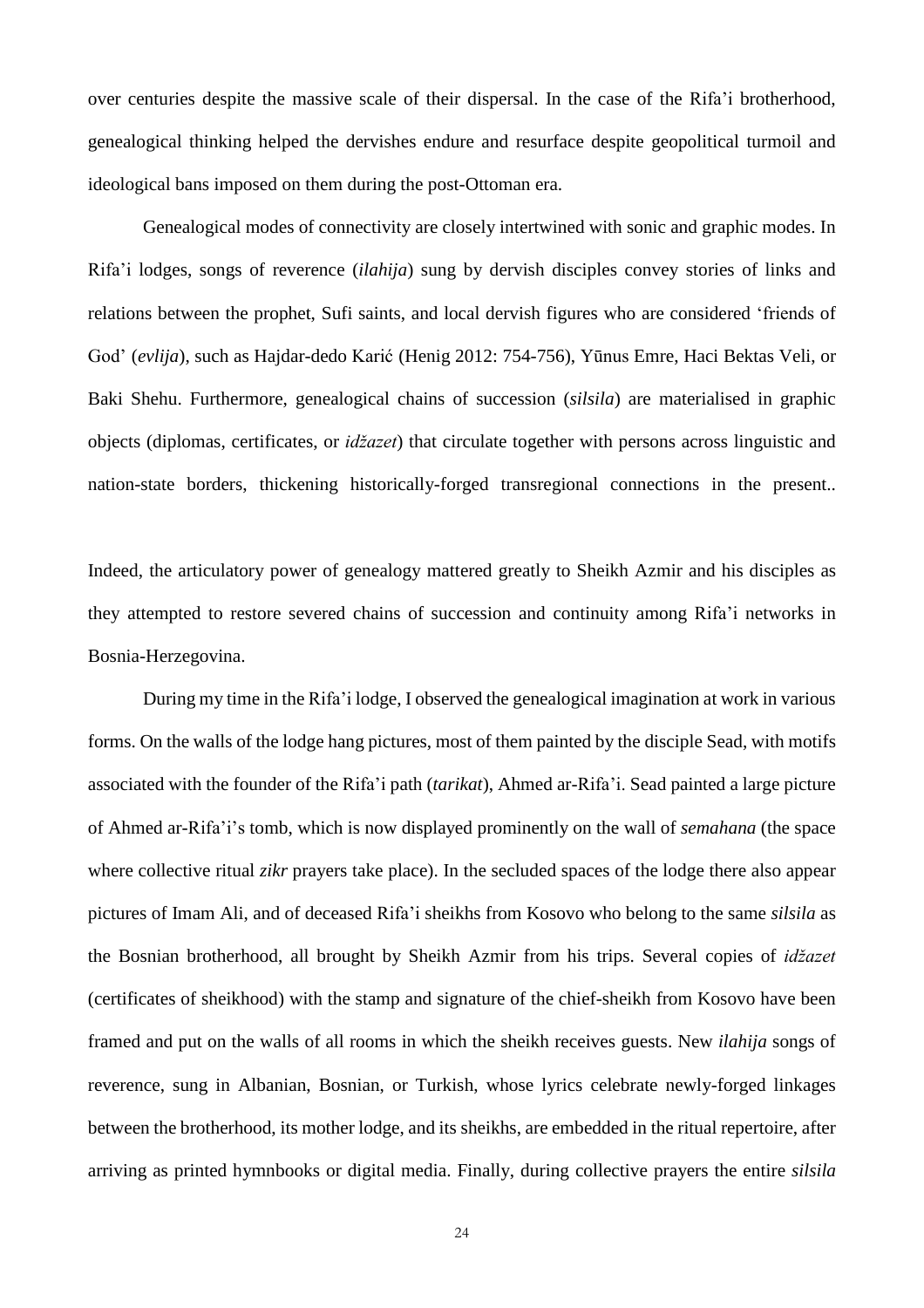traced through the Kosovo sheikhs to the founder of the Rifa'i brotherhood and ultimately back to the family of the Prophet Muhammad (*Ehli bejt*), is now regularly chanted by the sheikh and the disciples as part of their devotional gatherings.

In order to understand how a discourse of *silsila* enabled the Rifa'i brotherhood to restore linkages of the Rifa'i path of teaching and conduct in Bosnia, we need go back in time again. As I have already argued, data on the history of the Rifa'i order in the Bosnian territories are extremely limited (see Ćehajić 1986; Muftić 2008; Strik 1988/89). The last recorded Rifa'i lodge was situated in Sarajevo, and it ceased to exist in 1902 when Sheikh Ibrahim ef. Kerić left for Istanbul. However, the performance of Rifa'i zikr prayers continued for another five decades in the old Mevlevi lodge at Bentbaša, Sarajevo. This was so because Sheikh Ruhija (d. 1925) of the Mevlevi lodge, and then his son, Fikrija Šehović, had a decree for conducting the Rifa'i zikr prayer once a year. Following the official ban on dervish brotherhoods in Bosnia-Herzegovina in 1952, and the demolition of the old Mevlevi lodge in 1957/58, the long-standing chain of Rifa'i teaching and conduct in Bosnia-Herzegovina was broken.

Another link that is important for understanding the genealogical imagination of Sheikh Azmir (see Figure 5) can be traced again to 1902, when Sheikh Musa Muslihuddin (d. 1917) from Ðakovica, Kosovo, arrived in Sarajevo and formed a group (*zavija*) of disciples, which was led by a well-known local sheikh, Rizi-baba. However, the activity did not lead to the founding of an official lodge. After the legal ban in 1952, a few individuals continued to practice clandestinely, as some of the elder sheikhs and disciples suggested to me during interviews. This gap lasted until 1972, when Sheikh Džemal Šehu, based in Prizren, Kosovo, formed a group of disciples (*zavija*) in Sarajevo, led by the local sheikh, Mustafa Karkin, who was himself a nephew of Sheikh Rizi-baba. Since then, there have been several attempts by Kosovo Rifa'i sheikhs to proselytise in Bosnia-Herzegovina, but without any wider response.<sup>17</sup> Conversely, there have been several attempts by Bosnian dervishes to

<sup>&</sup>lt;sup>17</sup>This was partly due to the historically marginal status of Rifa'i teaching and conduct in Bosnian Islam. Čehajić characterizes the Rifa'is as 'a heterodox order that had no chance of succeeding in Bosnia, where since Fatih [Sultan Mehmet II.] (1463) conservative ulema dominated together with the allied orders of Bayrami, Halveti, Mevlevi and Naqshibendi' (1986: 156; my translation).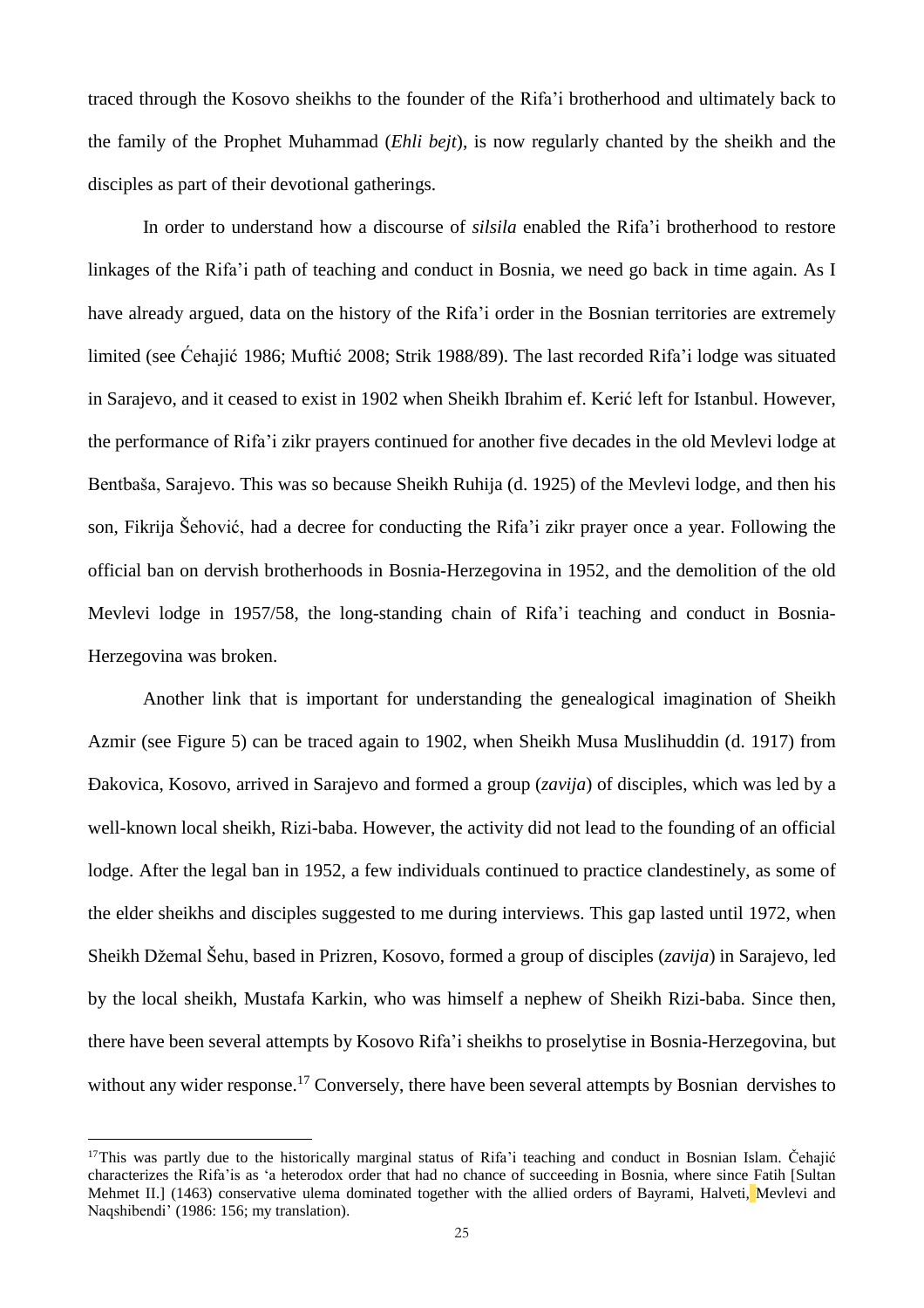connect with one of the older Rifa'i nodes in Kosovo, but they did not succeed in forming a functional brotherhood again, until Sheikh Azmir emerged (see Henig 2014).

<<insert Figure 5 - Rifa'i silsila connecting Bosnian and Kosovo lodges over the past hundred years. The round squares index Bosnian sheikhs and deputies. >>

What is important about this second link between the Rifa'i brotherhoods in Bosnia and Kosovo is the *silsila* itself (see Figure 5). By joining the chain of succession traced through the mother lodge in Orahovac, Kosovo, Sheikh Azmir and his disciples became connected to a significant, longlasting Rifa'i branch headquartered in Ðakovica, Kosovo, with additional links crossing the Bosphorus to other East Mediterranean nodes. Founded by Sheikh Musa Muslihuddin, who himself received training on the other side of the Bosphorus, in Istanbul, this branch has played a crucial role in spreading and maintaining Rifa'i conduct and teaching across the Balkan peninsula over the past hundred years. Moreover, this *silsila* has enabled Sheikh Azmir and his disciples to connect in multiple ways (see the Figure 5), to historically distant but known Rifa'i dervishes of the Bosnian node, including Rizi-baba, Mustafa Karkin and Osman Uškin, thus restoring a distinctive Rifa'i dervish tradition. This creative historical gesture, captured in Sheikh Azmir's often-pronounced words, 'I'm the vicegerent of the Orahovac lodge', brings me back to the sheikh's initial invitation to 'tell another history of dervishes' that would reflect their unique position within a transregional dervish ecumene.

#### **Conclusion**

The dynamics of religious identity in post-socialist Europe have been studied primarily in relation to the nation state (e.g. Elbasani and Roy 2015; Hann 2006). A shift in focus to the morphology and continuities of transregional social formations enables us, I suggest, to reconsider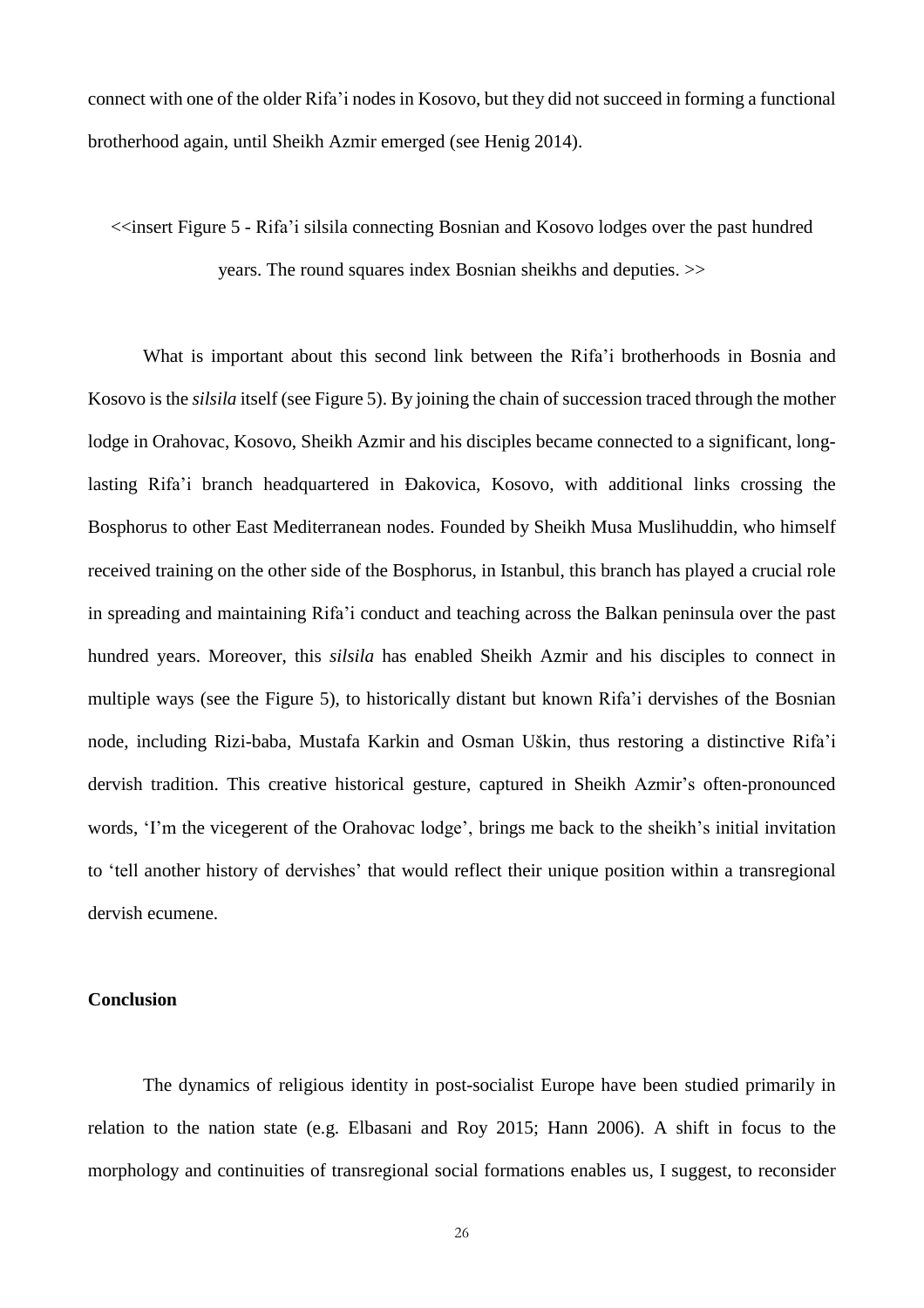the grassroots experience of remaking lives and livelihoods in the post-Cold War era. Rifa'i dervish disciples are a useful empirical reminder that Southeast Europe is now, and has long been,a crossroads.. The routes that intersect there bring together English diplomats and Dervish sheikhs, Kodak cameras and Arabic calligraphy; they carry translated Sufi texts from London bookstore to cosmopolitan Salonica and an English-language ethnography to a dervish lodge in a provincial town in the central Bosnian highlands.

Numerous anthropological studies have shown 'the constitutive role of national state borders in reorganising, shifting, intensifying, and creating identities' in Southeast Europe (Cowan 2008: 349; cf. Ballinger 2003; Green 2005; Jansen 2013). However, only a few, as Jane Cowan (ibid.) observes, have analysed 'the ways that the existing ethnographic corpus can be illuminated through analysing historical materials', such as 'a combination of written records of state agencies, civil-society organisations, and the press, on the one hand, and, on the other hand, various kinds of oral accounts, orally transmitted memories, family records, and nonliterary, material forms of evidence' (see also Bryant 2014). In this essay, I suggested that we go even a step further, tracing infrastructures of transregional circulation that connect Sufi lodges, venerated graves, and an ongoing flow of books, genealogies, graphic and sonic objects, and people. These structures are what Subrahmayan (1997) calls the 'fragile threads' that hold together geographically and temporarily dispersed 'partial communities' (Ho 2006, 2014).

Following this line of scholarship, I have explored the imaginative, moral, emotional and aesthetic dispositions that situate Rifa'i dervish disciples within a shared, supralocal ecology of relations, a sustained transregional dervish ecumene. Being attentive to such sensibilities and modes of imagination will help us appreciate the importance of dialogue between ethnography and transregional history, an intellectual exchange that can, in turn, energise our own analytical imagination and practice, whether it is focused on the post-Cold War borderlands of Southeast Europe, or elsewhere.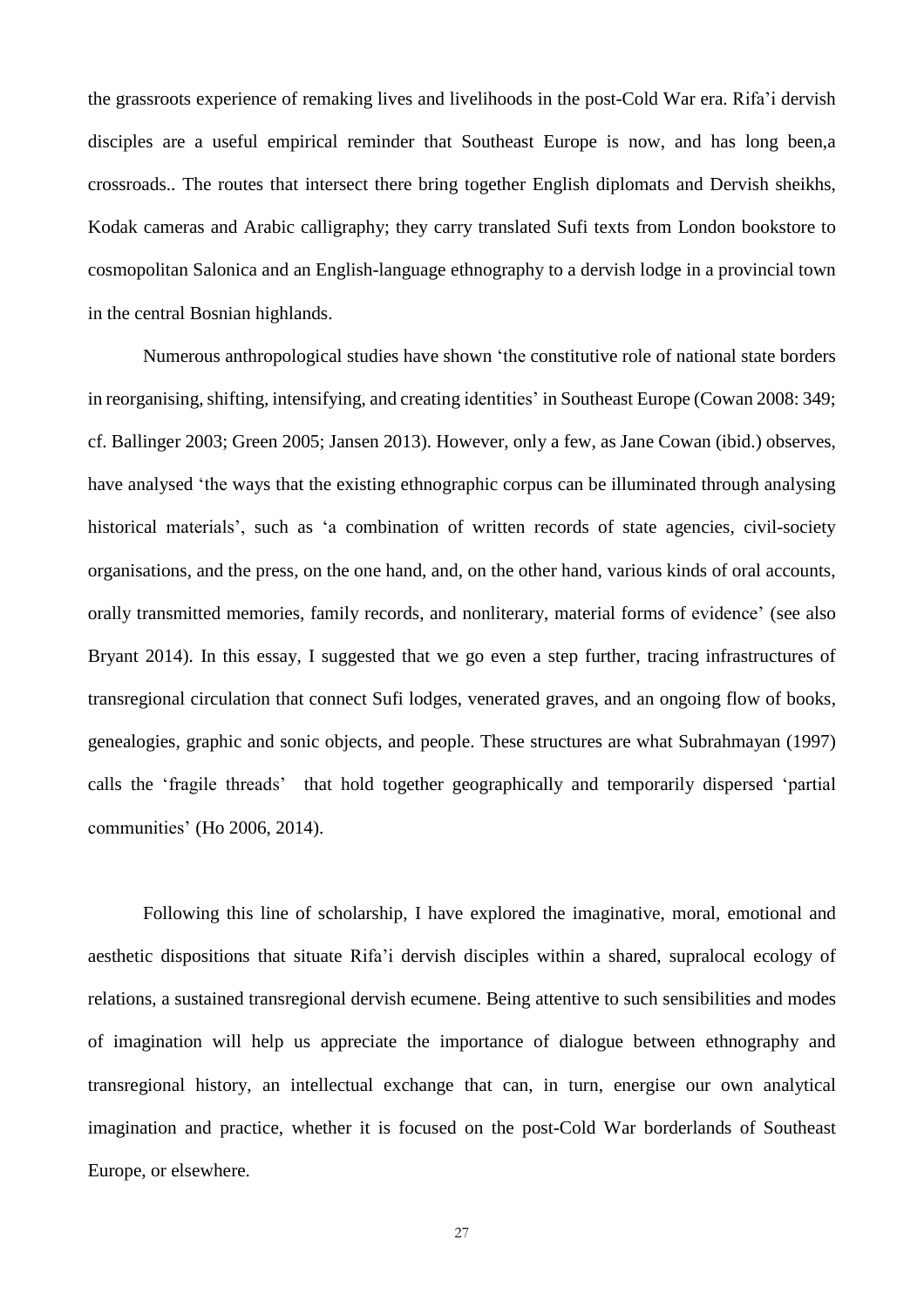#### **References**

#### Alavi, Seema

2015 Muslim Cosmopolitans in the Age of Empire. Cambridge: Harvard University Press. Algar, Hamid

1971 Some Notes on the Naqshbandī Tarīqat in Bosnia. Die Welt des Islams 13(3/4):168- 203.

# Asad, Talal

1986 The Idea of an Anthropology of Islam. Washington D.C.: Georgetown University. Aslanian, Sebouh David

2011 From the Indian Ocean to the Mediterranean: The Global Trade Networks of

Armenian Merchants from New Julfa. Berkeley: University of California Press.

## Aščerić-Todd, Ines

2015 Dervishes and Islam in Bosnia: Sufi Dimensions to the Formation of Bosnian Muslim Society. Leiden: Brill.

#### Ballinger, Pamela

2003 History in Exile: Memory and Identity at the Borders of the Balkans. Princeton: Princeton University Press.

## Barkey, Karen

2008 Empire of Difference: The Ottomans in Comparative Perspective. Cambridge: Cambridge University Press.

# Barnes, John Robert

1992 The Dervish Orders in the Ottoman Empire. *In* The Dervish Lodge: Architecture, Art, and Sufism in Ottoman Turkey. R. Lifchez, ed. Pp. 33-48. Berkeley: University of California Press.

#### Bayly, Susan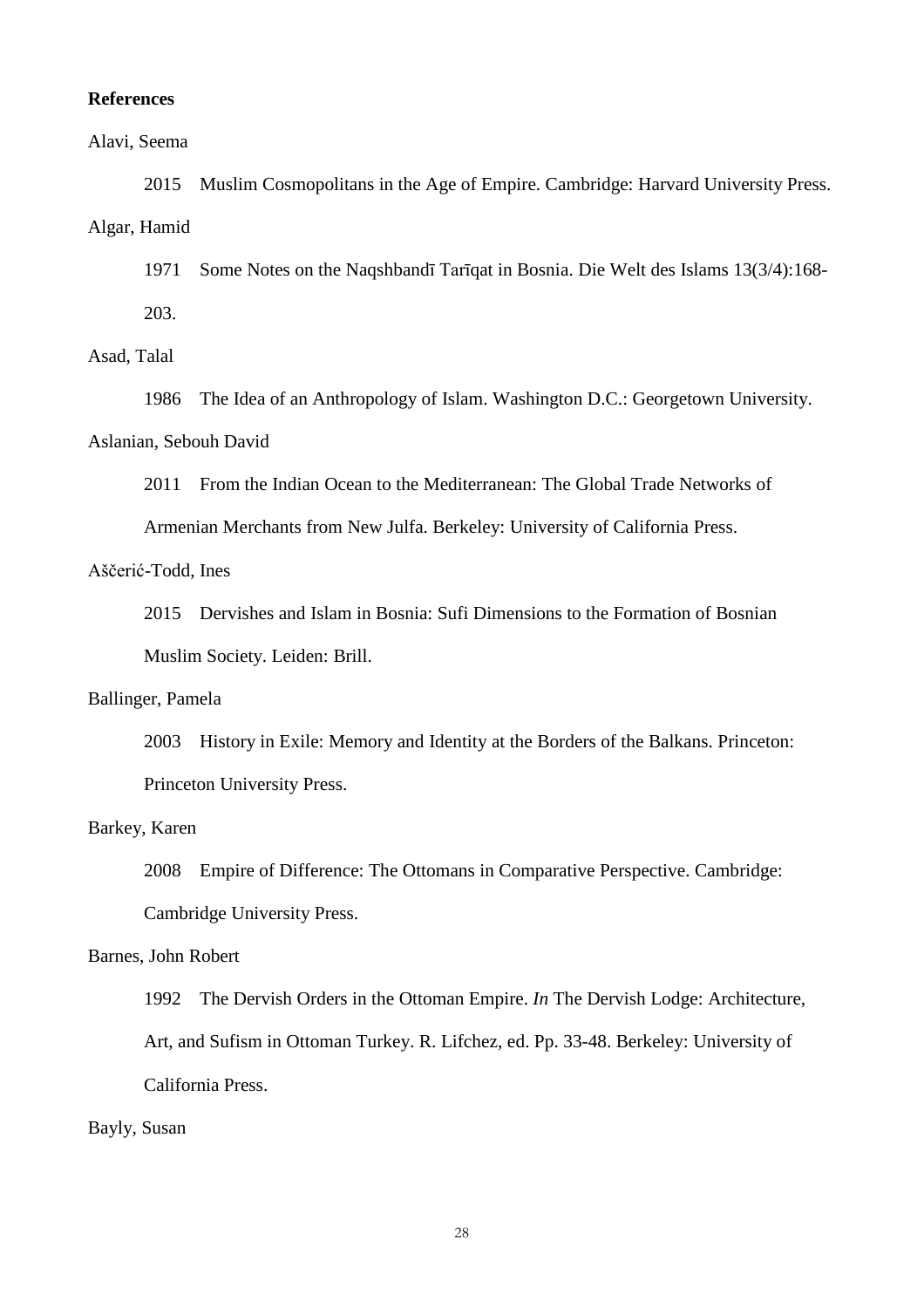2007 Asian Voices in a Post-Colonial Age: Vietnam, India and Beyond. Cambridge:

Cambridge University Press.

# Birge, John Kingsley

1937 The Bektashi order of dervishes. London: Luzac.

# Bougarel, Xavier

2003 Islam and Politics in the Post-Communist Balkans. *In* New Approaches to Balkan

Studies. D. Keridis and C. Perry, eds. Pp. 345-360. Dules: Brassey's.

# Bringa, Tone

1995 Being Muslim the Bosnian Way. Identity and Community in a Central Bosnian

Village. Princeton: Princeton University Press.

# Brown, Keith

2010 From the Balkans to Baghdad (via Baltimore): Labor Migration and the Routes of Empire. Slavic Review 69(4):816-834.

# Brunnbauer, Ulf

2011 Der Balkan als Translokaler Raum: Verflechtung, Bewegung und Geschichte. Südosteuropa Mitteilungen 3:78-94.

#### Bryant, Rebecca

2005 The Soul Danced into the Body: Nation and Improvisation in Istanbul. American Ethnologist 32(2):222-238.

—

2014 History's Remainders: On Time and Objects after Conflict in Cyprus. American Ethnologist 41(4):681-697.

# Bubandt, Nils

2009 Gold for a Golden Age: Social money and Islamic freedom in a global sufi order. Social Analysis 53(1):103-122.

# Can, Lale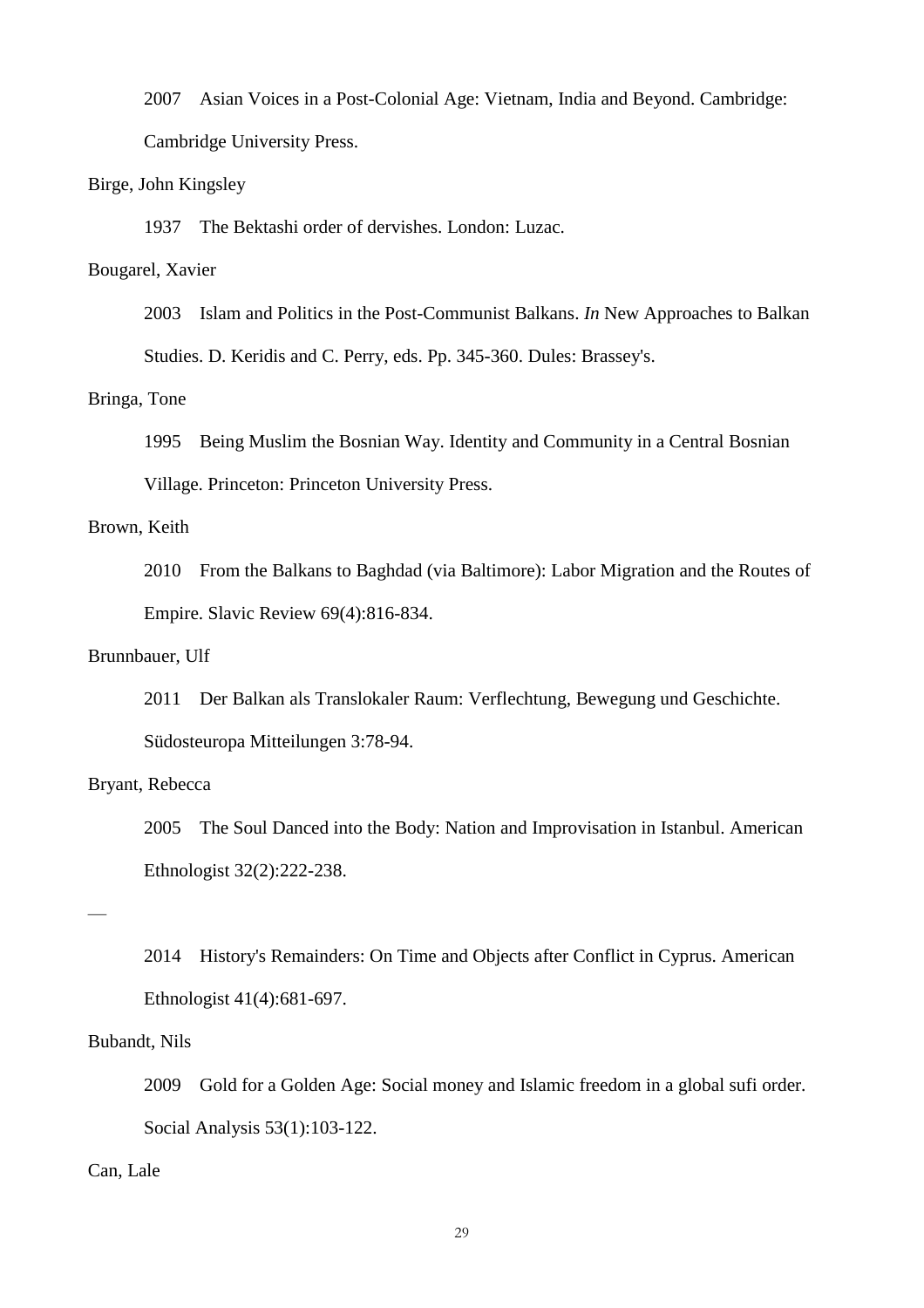2012 Connecting People: A Central Asian Sufi network in turn-of-the-century Istanbul. Modern Asian Studies 46(Special Issue 02):373-401.

Ćehajić, D.

1986 Dervišski Redovi u Jugoslovenskim Zemljama sa Posebnim Osvrtom na Bosnu i Hercegovinu. Sarajevo: Orijentalni institut.

Chari, Sharad, and Katherine Verdery

2009 Thinking between the Posts: Postcolonialism, Postsocialism, and Ethnography after the Cold War. Comparative Studies in Society and History 51(01):6-34.

Clayer, Nathalie

2003 God in the 'Land of the Mercedes': The Religious Communities in Albania since 1990. In *Österreischiche Osthefte*, Sonderband 17, *Albanien*, herausgegeben von Peter Jordan *et al*, Wien, Peter Lang, 2003, p. 277-314.

—

2005 Tasavvuf, Music and Social Change in the Balkans since the Beginning of the Twentieth Century with Special Consideration of Albania. *In* Sufism, Music and Society in Turkey and the Middle East. A. Hammarlund, T. Olsson, and E. Özdalga, eds. Pp. 125-134. London: Routledge.

2011 Muslim Brotherhood Networks in South-Eastern Europe. European History Online (EGO), published by the Institute of European History (IEG), Mainz 2011-05-11. URL: <http://www.ieg-ego.eu/clayern-2011-en>[last accessed 2015-12-30].

—

—

2012 The Bektashi Institutions in Southeastern Europe: Alternative Muslim Official Structures and their Limits. Die Welts des Islams 52: 183-203 Cowan, Jane K.

30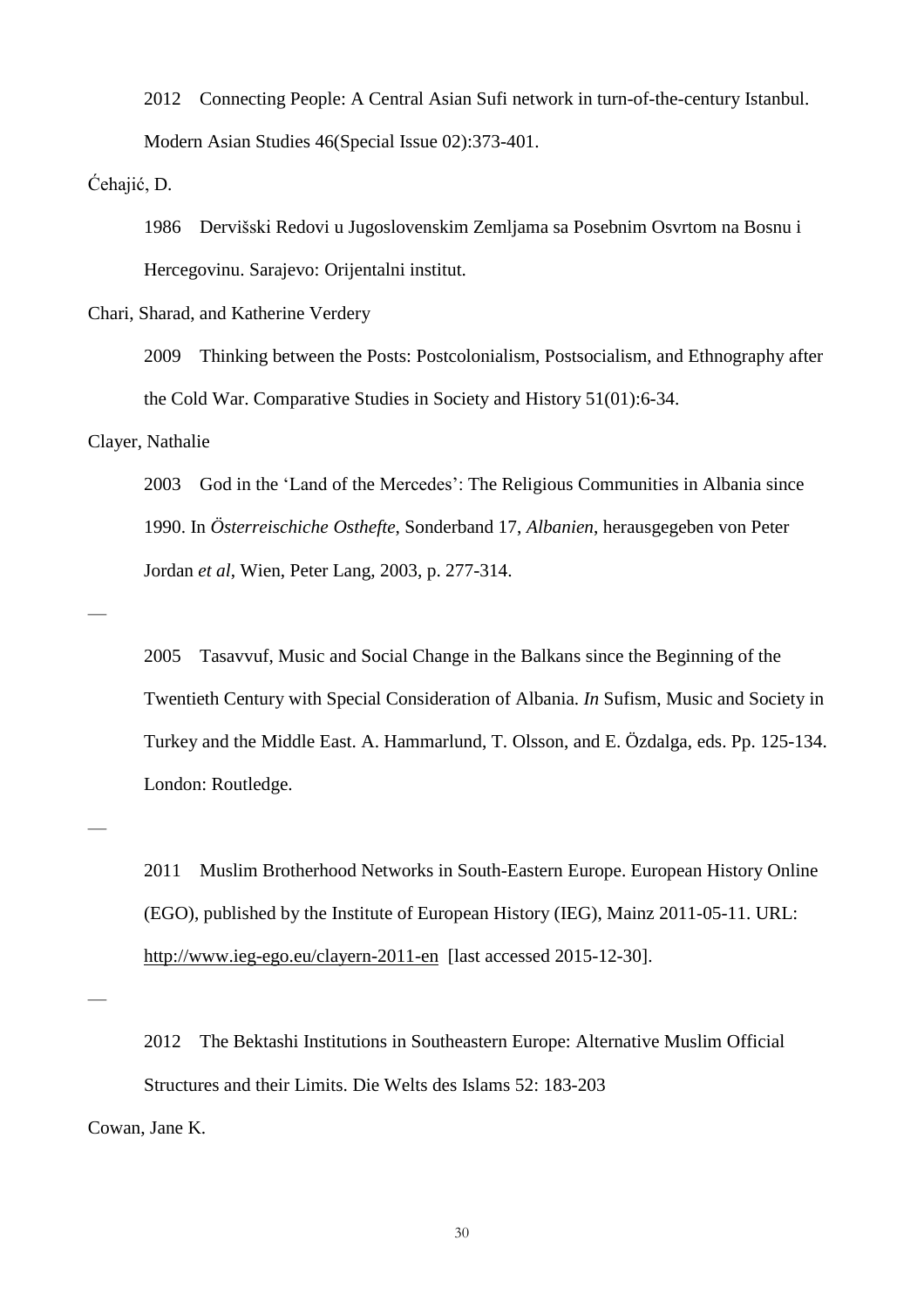2008 Fixing National Subjects in the 1920s Southern Balkans: Also an International Practice. American Ethnologist 35(2):338-356.

Duijzings, Ger

2000 Religion and the Politics of Identity in Kosovo. London: Hursty&Company.

Elbasani, Arolda and Olivier Roy (eds.)

2015 The Revival of Islam in the Balkans. Basingstoke: Palgrave Macmillan.

Erlmann, Veit (ed.)

2004 Hearing Cultures: Essays on Sound, Listening and Modernity. Oxford: Berg. Ernst, Carl W.

2005 Ideological and Technological Transformations of Contemporary Sufism. *In* Muslim Networks From Hajj to Hip Hop. M. Cooke and B.B. Lawrence, eds. Pp. 191-207. Chapel Hill: The University of North Carolina Press.

Euben, Roxanne L.

2006 Journeys to the Other Shore: Muslim and Western Travellers in Search of Knowledge. Princeton: Princeton University Press.

Fawaz, Leila Tarazi, and C. A. Bayly, (eds.)

2002 Modernity and Culture: From the Mediterranean to the Indian Ocean. New York: Columbia University Press.

Gelvin, James L. and Nile Green (eds.)

2013 Global Muslims in the Age of Steam and Print. Berkeley: University of California Press.

Gidwani, Vinay, and K. Sivaramakrishnan

2003 Circular Migration and Rural Cosmopolitanism in India. Contributions to Indian Sociology 37(1-2):339-367.

Gould, Rebecca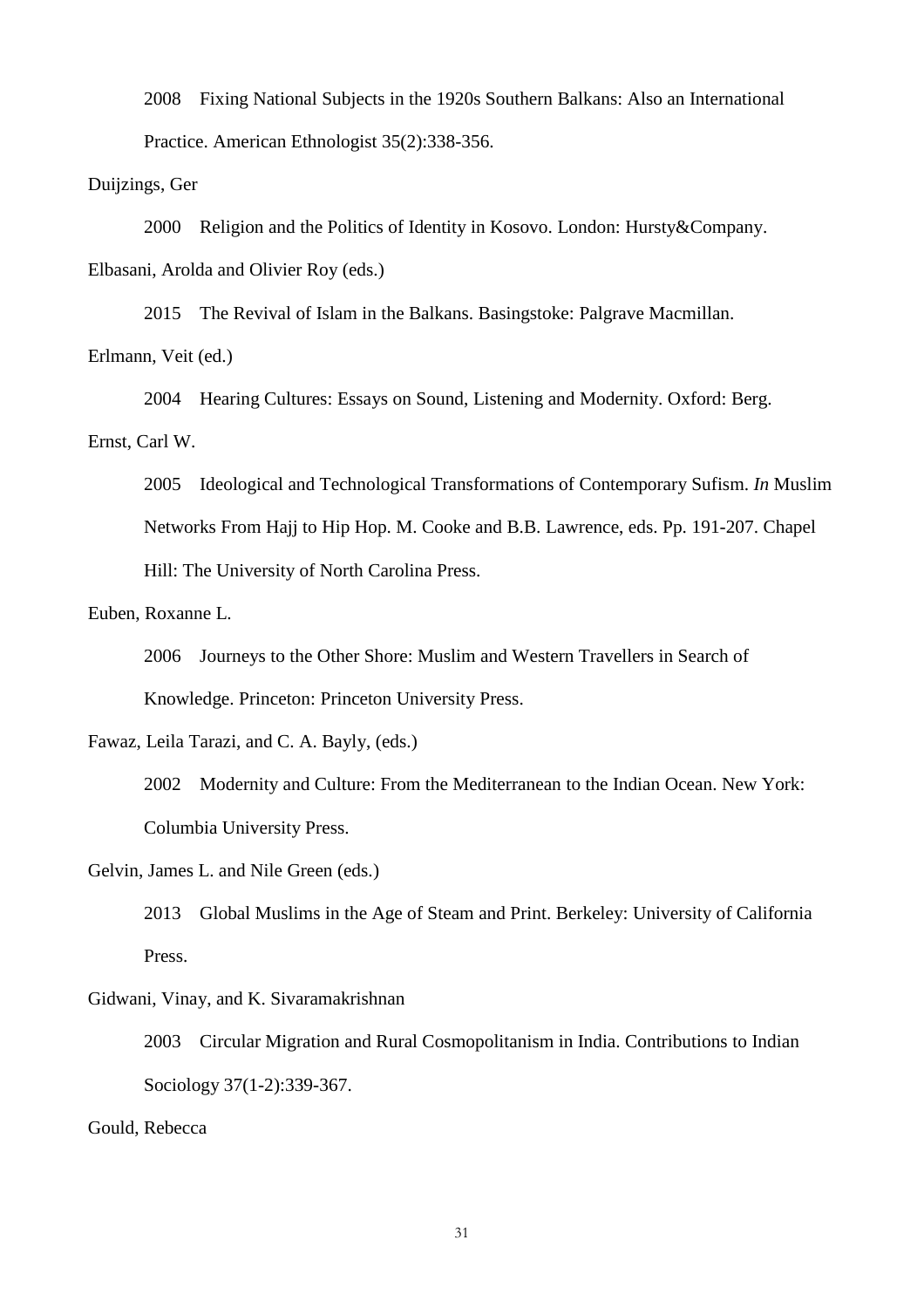2015 Ijtihād against Madhhab: Legal Hybridity and the Meanings of Modernity in Early Modern Daghestan. Comparative Studies in Society and History 57(01):35-66.

Green, Nile

—

—

—

2006 Indian Sufism since the Seventeenth Century: Saints, Books and Empires in the Muslim Deccan. London: Routledge.

2012 Sufism: A Global History. Oxford: Wiley-Blackwell.

2014 Rethinking the "Middle East" after the Oceanic Turn. Comparative Studies of South Asia, Africa and the Middle East 34(3):556-564.

2015 Terrains of Exchange: Religious Economies of Global Islam. London: Hurst. Green, Sarah

2005 Notes from the Balkans: Locating marginality and ambiguity on the Greek-Albanian border. Princeton: Princeton University Press.

—

2013 Money Frontiers: The Relative Location of Euros, Turkish Lira and Gold Sovereigns in the Aegean. In Objects and Materials: A Routledge Companion. P. Harvey, E.C. Casella, G. Evans, H. Knox, C. McLean, E.B.Silva, N. Thoburn, and K. Woodward (eds.), Pp. 302- 311. New York: Routledge.

Hammarlund, Anders, Tord Olsson, and Elisabeth Özdalga, eds.

2005 Sufism, Music and Society in Turkey and the Middle East. London: Routledge. Hann, Chris, ed.

2006 The Postsocialist Religious Question. Faith and Power in Central Asia and East-Central Europe. Berlin: LIT Verlag.

Harmansah, Rabia, Tugba Tanyeri-Erdemir, and Robert M. Hayden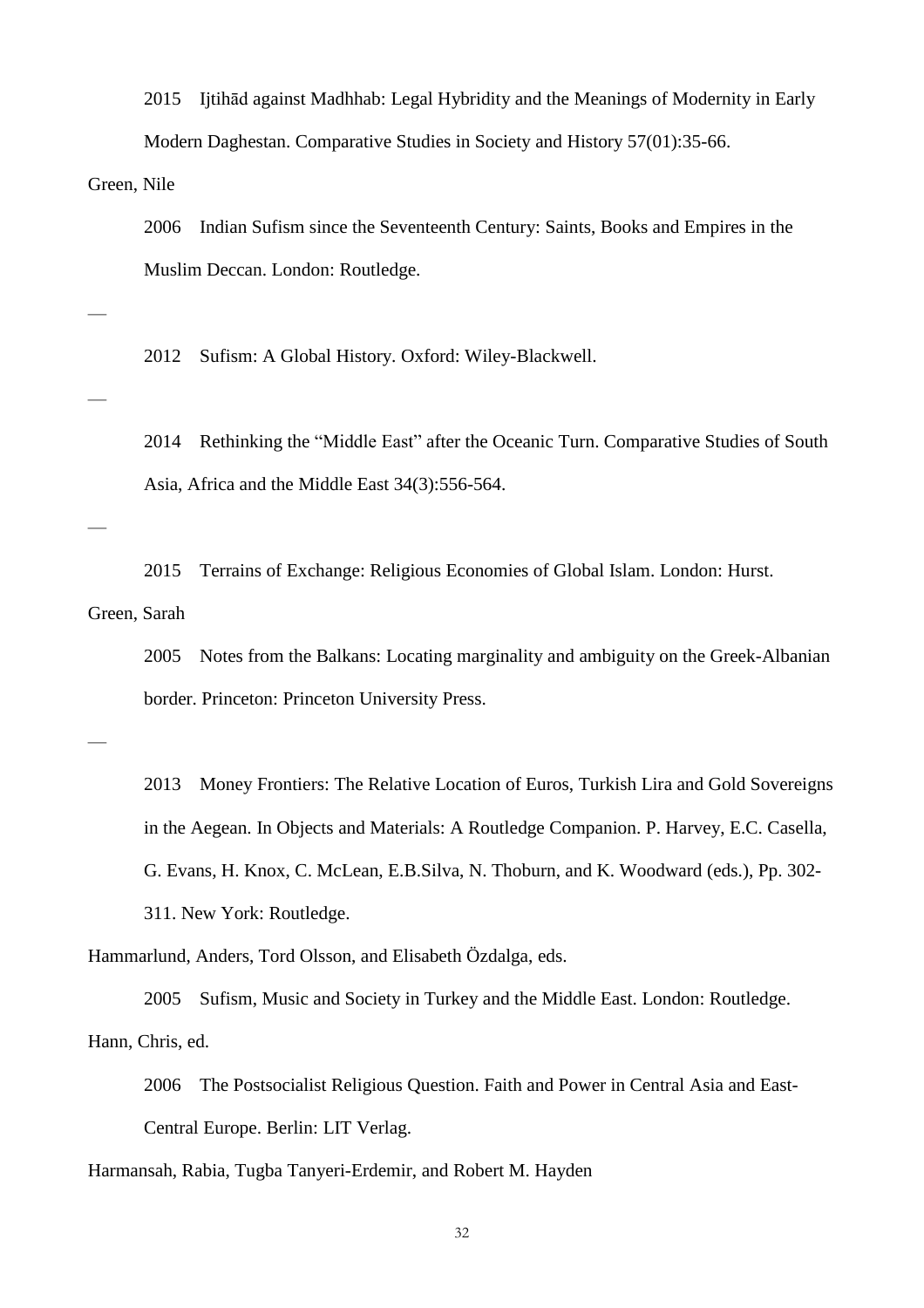2014 Secularizing the Unsecularizable: A Comparative Study of Haci Bektas and Mevlana Museums in Turkey. *In* Choreographies of Shared Sacred Sites: Religion and Conflict Resolution. E. Barkan and K. Barkey, eds. Pp. 336-367. New York: Columbia University Press.

#### Hart, Kimberly

2013 And Then We Work for God: Rural Sunni Islam in Western Turkey. Stanford: Stanford University Press.

# Hasluck, Fredrik William

1913/1914 Ambiguous Sanctuaries and Bektashi Propaganda. The Annual of the British School at Athens 20:94-119.

—

1929 Christianity and Islam under the Sultans. Oxford: Oxford University Press.

# Henig, David

2012 'This is Our Little Hajj': Muslim Holy Sites and Reappropriation of the Sacred Landscape in Contemporary Bosnia. American Ethnologist 39(4):752-766.

—

2014 Tracing Creative Moments: The Emergence of Translocal Dervish Cults in Bosnia-Herzegovina. Focaal: Journal of Global and Historical Anthropology 69:97-110.

# Hirschkind, Charles

2006 The Ethical Soundscape: Cassette Sermons and Islamic Counterpublic. New York Columbia University Press.

## Ho, Engseng

—

2002 Names Beyond Nations: The Making of Local Cosmopolitans. Etudes Rurales (163- 164):215-231.

33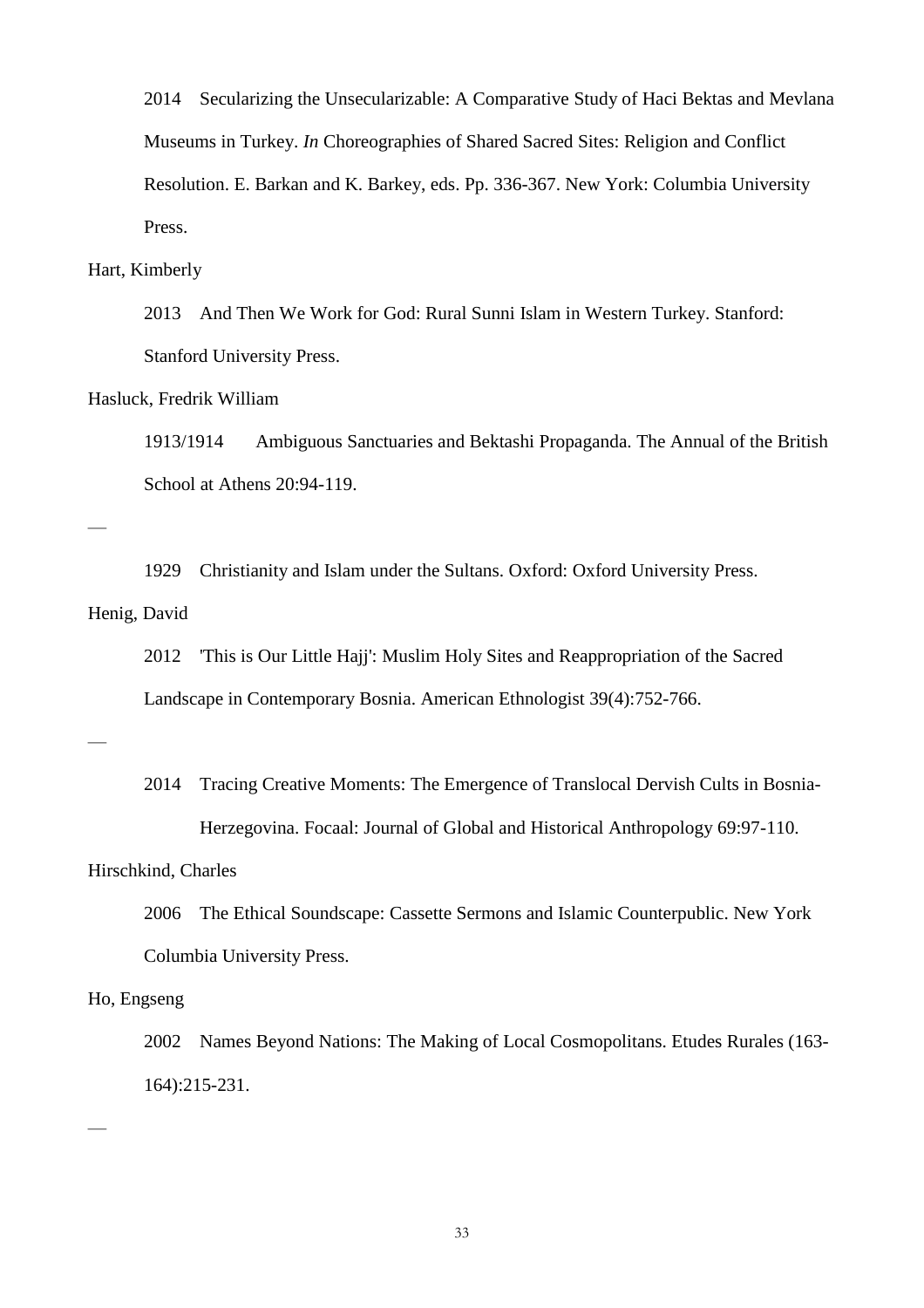2004 Empire through Diasporic Eyes: A View from the Other Boat. Comparative Studies in Society and History 46:210-246.

2006 The Graves of Tarim: Genealogy and Mobility across the Indian Ocean. Berkeley: University of California Press.

2014 Afterword: Mobile Law and Thick Transregionalism. Law and History Review 32(04):883-889.

Hopkins, Benjamin, and Magnus Marsden

2011 Fragments of the Afghan Frontier. London; New York: Hurst and Columbia University Press.

Jansen, Stef

2009 After the Red Passport: Towards an Anthropology of the Everyday Geopolitics of Entrapment in the EU's 'Immediate Outside'. Journal of the Royal Anthropological Institute 15(4):815-832.

—

—

—

2013 People and Things in the Ethnography of Borders: Materialising the Division of Sarajevo. Social Anthropology 21(1):23-37.

Karamustafa, Ahmet T.

2009 Sari Saltik Becomes a Friend of God. *In* Tales of God's Friends: Islamic

Hagiography in Translation. J. Renard, ed. Pp. 136-144. Berkeley: University of California Press.

Karatas, Hasan

2014 The Ottomanization of the Halveti Sufi Order: A Political Story Revisited. Journal of the Ottoman and Turkish Studies Association 1(1-2):71-89.

Kołczyńska, Marta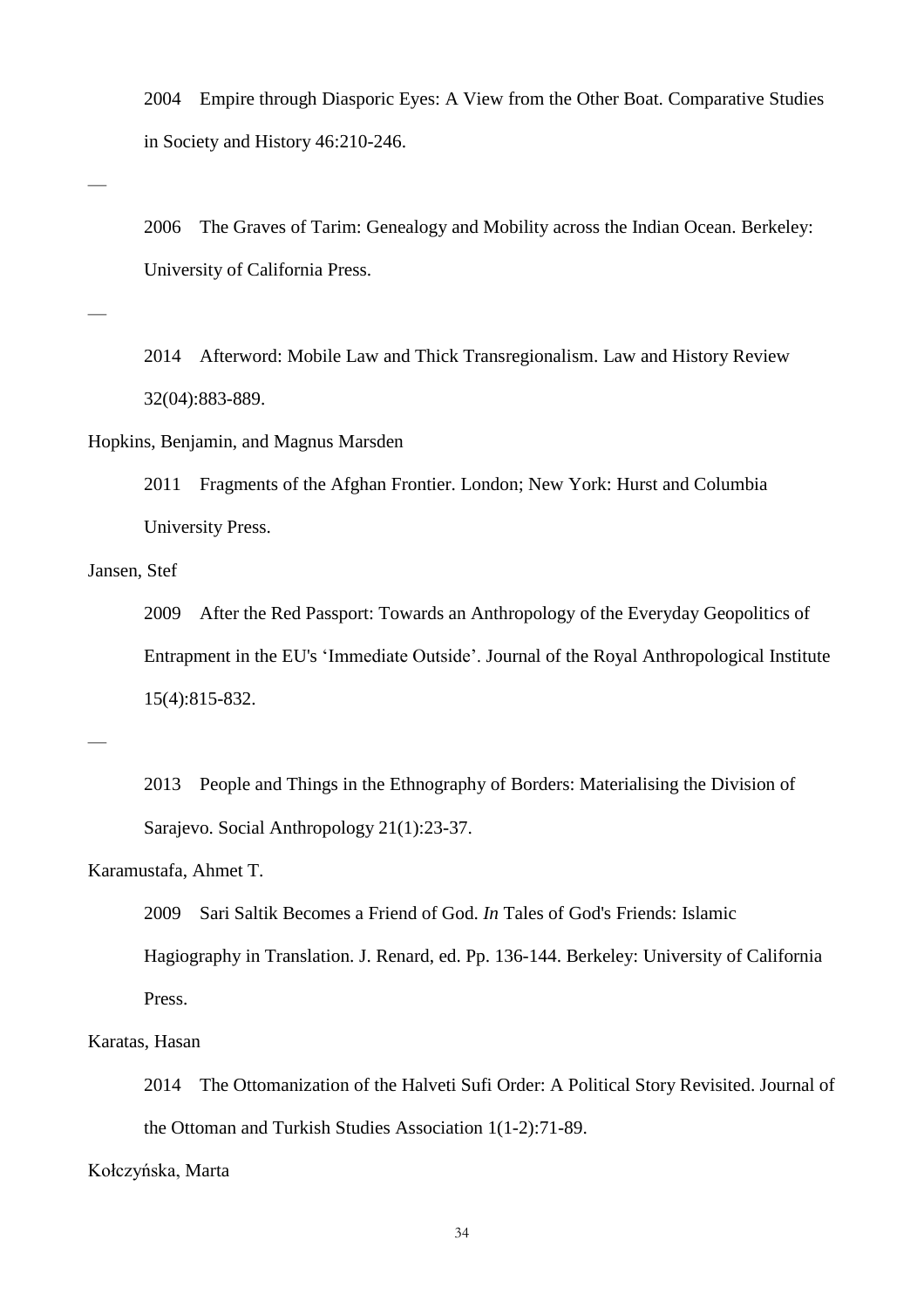2013 On the Asphalt Path to Divinity: Contemporary Transformations in Albanian Bektashism: The Case of Sari Saltik *Teqe* in Kruja. Anthropological Journal of European Cultures 22(2): 53-71

#### Krstić, Tijana

2011 Contested Conversion to Islam: Narratives of Religious Change in the Early Modern Ottoman Empire. Stanford: Stanford University Press.

# Kwon, Heonik

2010 The Other Cold War. New York: Columbia University Press.

#### Li, Darryl

2015 Jihad in a World of Sovereigns: Law, Violence, and Islam in the Bosnian Crisis. Law & Social Enquiry (Early View).

# Marsden, Magnus

2007 All-male Sonic Gatherings, Islamic Reform, and Masculinity in Northern Pakistan. American Ethnologist 34(3):473-490.

—

2015 From Kabul to Kiev: Afghan Trading Networks Across the Former Soviet Union. Modern Asian Studies FirstView:1-39.

## Mazower, Mark

2004 Salonica, City of Ghosts: Christians, Muslims and Jews 1430-1950. London: Harper Perennial.

#### Messic, Brinkley

1993 The Calligraphic State: Textual Domination and History in a Muslim Society.

Berkeley: University of California Press.

# Micijevic, Senad

—

1999 Bosna je Puna Lažnih Mesija (Intervju Dana 1st October). *In* Dani. Sarajevo.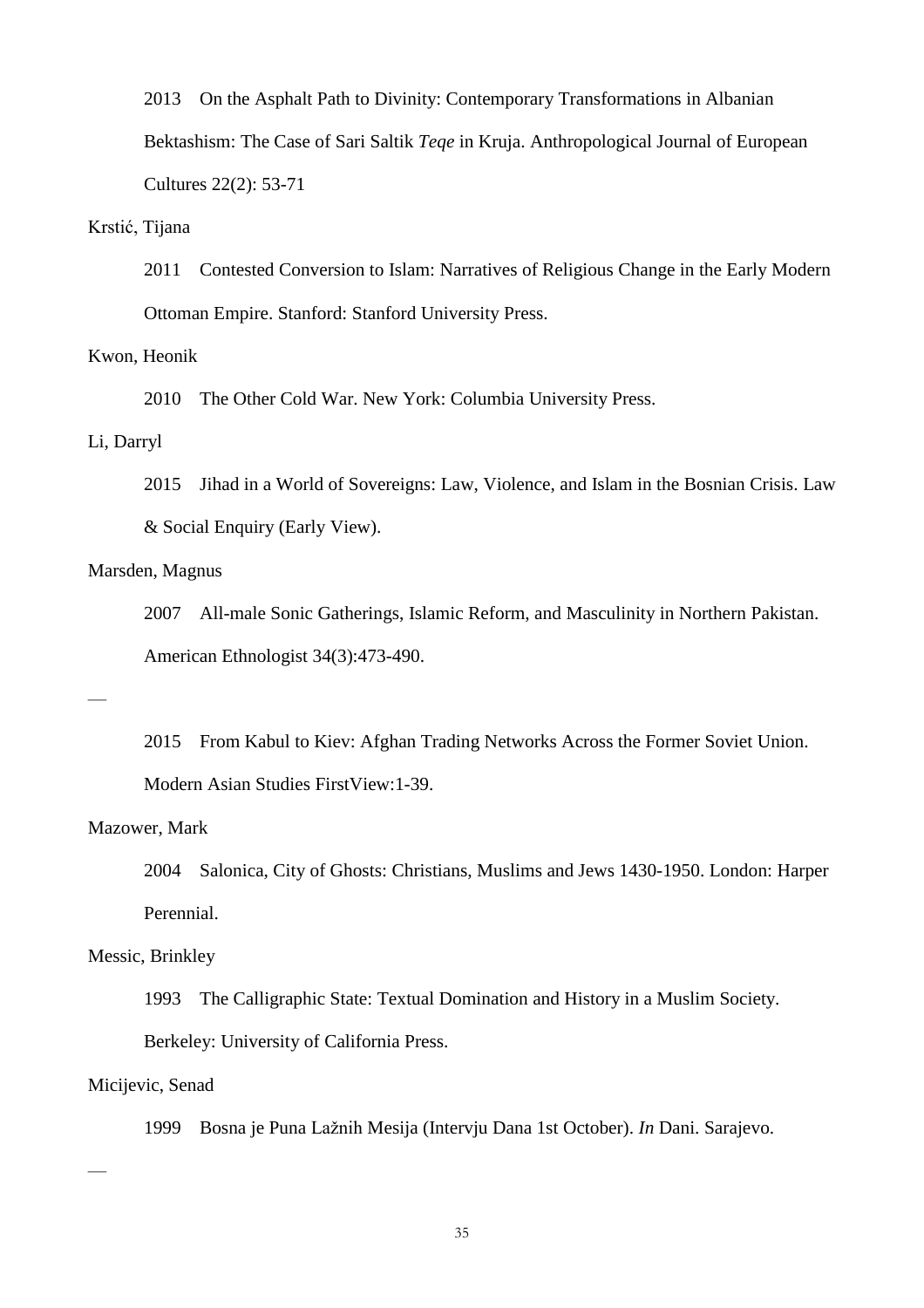2009 Prilog Historiji Derviških Redova Jugoistočne Evrope. Istraživanja 4.

—

2014 Sari Saltik: Historija i Mit. Mostar: Baština Duhovnosti.

#### Mikhail, Alan, and Christine M. Philliou

2012 The Ottoman Empire and the Imperial Turn. Comparative Studies in Society and History 54(04):721-745.

# Muftić, Azmir

2008 Derviški Red Rifa'ija u Bosni i Hercegovini. *In* El-Burhanul-Mu'ejjed (Potvrdeni Dokaz). Pp. 147-153. Vareš.

#### Norris, H. T.

2006 Popular Sufism in Eastern Europe : Sufi brotherhoods and the dialogue with Christianity and 'heterodoxy'. New York, NY: Routledge.

# Perica, Vjekoslav

2002 Balkan Idols: Religion and Nationalism in Yugoslav States. Oxford: Oxford University Press.

# Popović, Alexandre

1985 The Contemporary Situation of the Muslim Mystic Orders in Yugoslavia. *In* Islamic Dilemmas: Reformers, Nationalities and Industrialisation. The Southern Shore of the Mediterranean. E. Gellner, ed. Pp. 240-254. Berlin: Mouton.

—

—

Un Ordre de Derviches en Terre d'Europe. Lausanne: L'Age d'Homme.

#### Raudvere, Catharina

2002 The Book of the Roses: Sufi Women, Visibility and Zakir in Contemporary Istanbul. London: I.B.Tauris.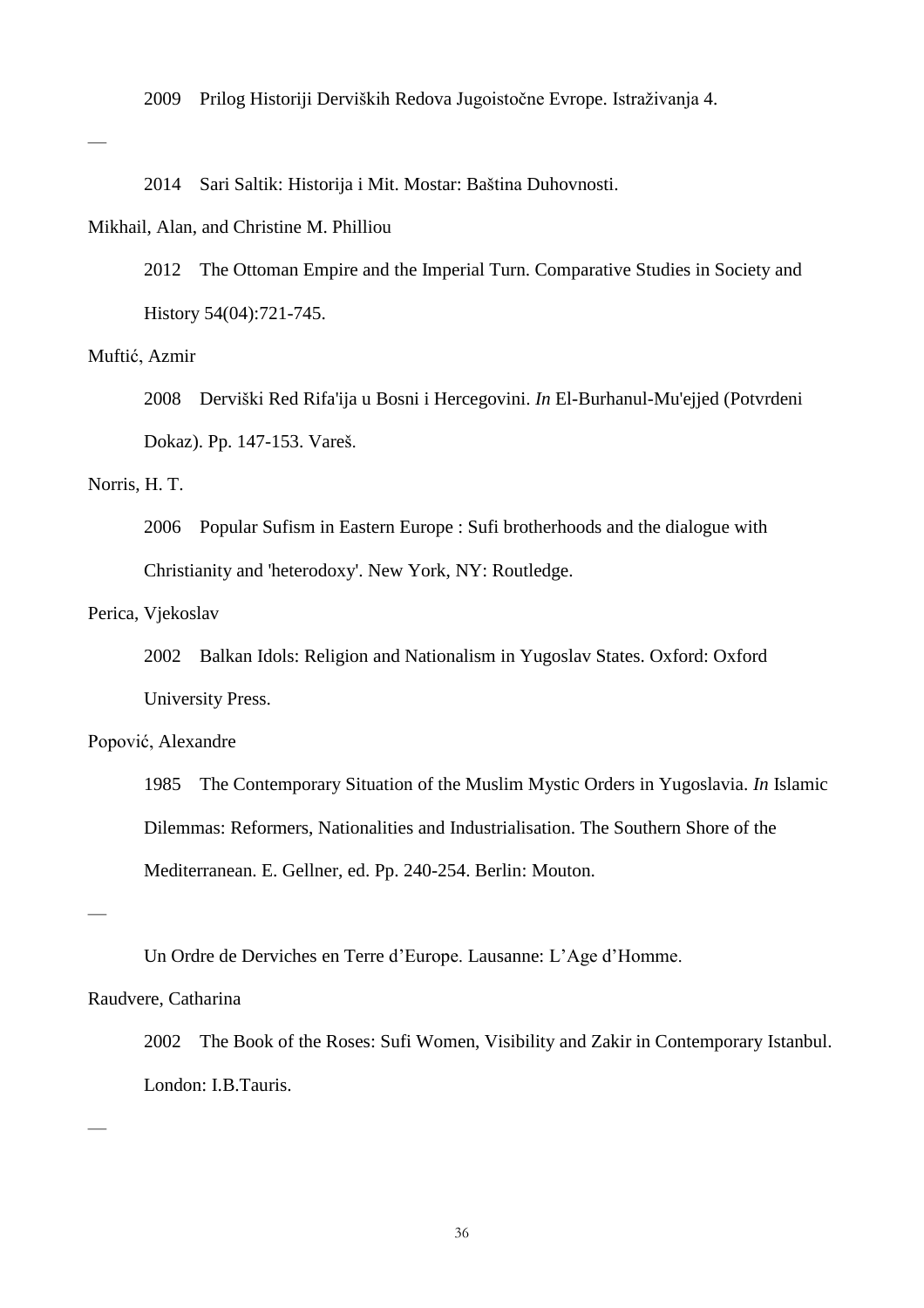2009 Between Home and Home: Sufi Heritage in Bosniak Diaspora. In Sufism Today: Heritage and Tradition in the Global Community, C. Raudvere and L. Stenberg (eds.), Pp. 49-64. London: I.B.Tauris

Raudvere, Catharina and Ašk Gaši

2009 Home, Nation and Global Islam: Sufi Oriented Activities and Community Building among Bosnian Muslims in Southern Sweden. In Sufis in Western Society: Global Networking and Locality, R. Geaves, M. Dressler and G. Klinkhammer (eds.), Pp. 162-179. London: Routledge.

# Rubinstein, Alvin Z.

1970 Yugoslavia and the Nonaligned World. Princeton: Princeton University Press.

Senay, Banu

2015 Masterful Words: Musicianship and Ethics in Learning the *Ney*. Journal of the Royal Anthropological Institute 21: 524-541.

Sherrif, Abdul, and Engseng Ho, eds.

2014 The Indian Ocean: Oceanic Connections and the Creation of New Societies. London: Hurst.

#### Shryock, Andrew

1998 Nationalism and the Genealogical Imaginaiton: Oral History and Textual Authority

in Tribal Jordan. Berkeley: University of California Press.

Silverstein, Brian

2009 Sufism and Governmentality in the Late Ottoman Empire. Comparative Studies of South Asia, Africa and the Middle East 29(2): 171-185.

—

2011 Islam and Modernity in Turkey. Basingstoke: Palgrave Macmillan.

Sorabji, Cornelia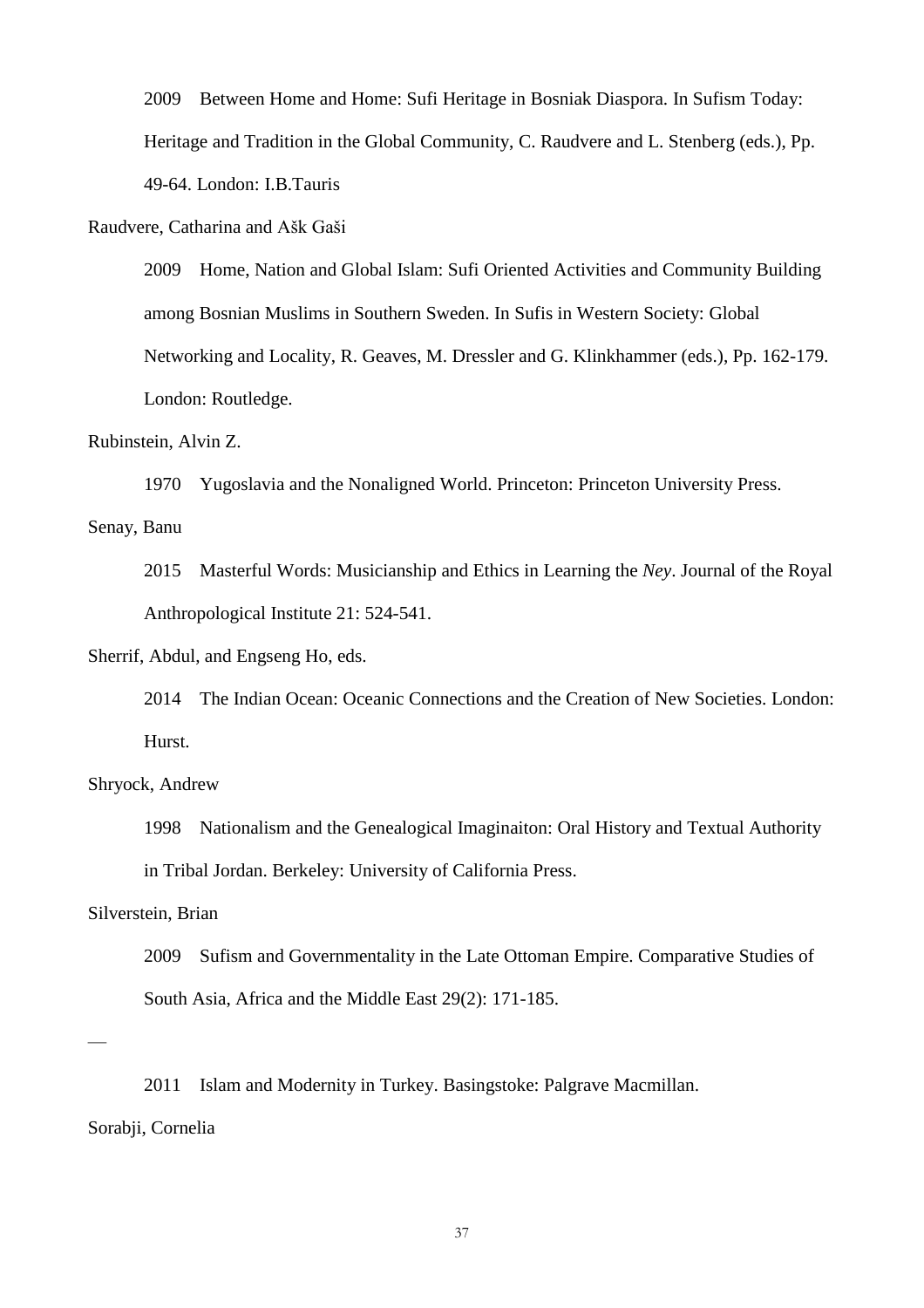1989 Muslim Identity and Islamic Faith in Sarajevo. Unpublished thesis. University of Cambridge.

## Spadola, Emilio

2014 The Calls of Islam: Sufis, Islamists, and Mass Mediation in Urban Morocco.

Bloomington: Indiana University Press.

#### Stokes, Martin

1992 The Arabesk Debate: Music and Musicians in Modern Turkey. Oxford: Clarendon Press.

## —

1997 Voices and Places: History, Repetition and the Musical Imagination. Journal of the Royal Anthropological Institute 3:673-691.

# Stoler, Ann Laura (ed.)

2013 Imperial Debris: On Ruins and Ruination. Durham: Duke University Press.

## Strik, Seid

1988/89 Rufaiski Tarikat u Sarajevu. Bilten HU:40-47.

#### Subrahmanyam, Sanjay

1997 Connected Histories: Notes towards a Reconfiguration of Early Modern Eurasia.

Modern Asian Studies 31(03):735-762.

# Thum, Rian

2014 The Sacred Routes of Uyghur History. Cambridge: Harvard University Press.

#### Trimingham, J. Spencer

1971 The Sufi orders in Islam. Oxford: Clarendon Press.

#### Trix, Frances

1994 The Resurfacing of Islam in Albania. East European Quarterly 28(4):533-549.

# —

2009 The Sufi Journey of Baba Rexheb. Pennsylvania: University of Pennsylvania Press.